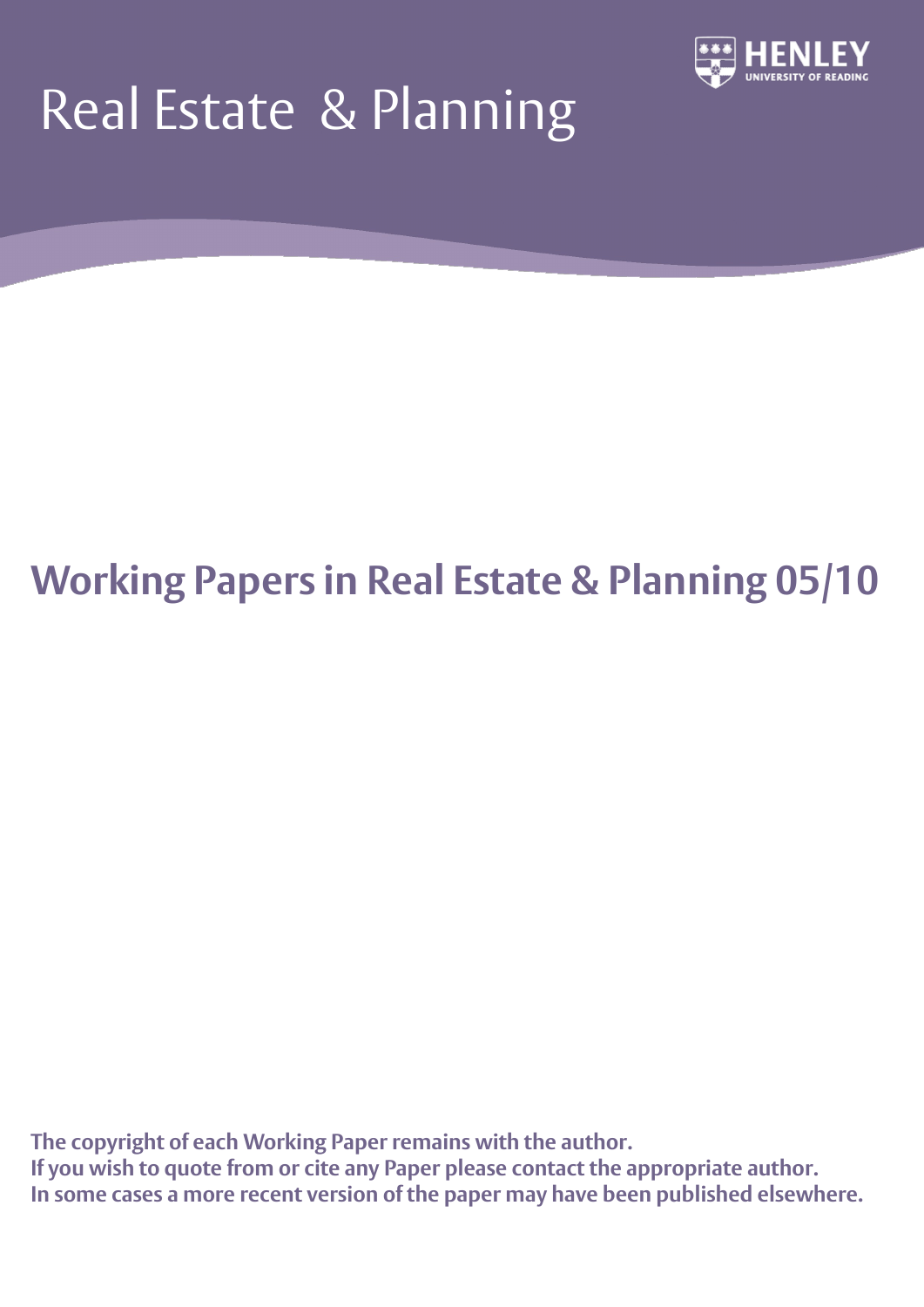## **Sector, Region or Function? A MAD reassessment of Real Estate Diversification in Great Britain**

## **Peter Byrne\* and Stephen Lee\*\***

## **A Paper presented at The 17th Annual Conference of the European Real Estate Society Milan, Italy, June 2010**

#### **Abstract:**

This paper re-examines whether it is more advantageous in terms of risk reduction to diversify by sector or region by comparing the performance of the "conventional" regional classification of the UK with one based on modern socio-economic criteria using a much larger real estate data set than any previous study and the MAD portfolio approach.

The general conclusion of this analysis is that property market sectors still dominate regions, however defined and so should be the first level of analysis when developing a portfolio diversification strategy. This is in line with previous research. When the performance of Functional groups is compared with the "conventional" administrative regions the results here show that, when functionally based, groupings can in some cases provide greater risk reduction. In addition the underlying characteristics of these functional groups may be much more insightful and acceptable to real estate portfolio managers in considering the assets that a portfolio might contain.

#### **Keywords**: *UK, Sectors and Regions, MAD optimisation, functional groups*

**\*School of Real Estate & Planning, Henley Business School, University of Reading, RG6 6UD, UK Phone: +44 (0) 118 378 6340: E-mail: P.J.Byrne@reading.ac.uk**

**\*\*Faculty of Finance, Cass Business School, City University London, 106 Bunhill Row, London, EC1Y 8TZ, UK Phone: +44 (0) 207 040 5257: E-mail: Stephen.Lee.1@city.ac.uk**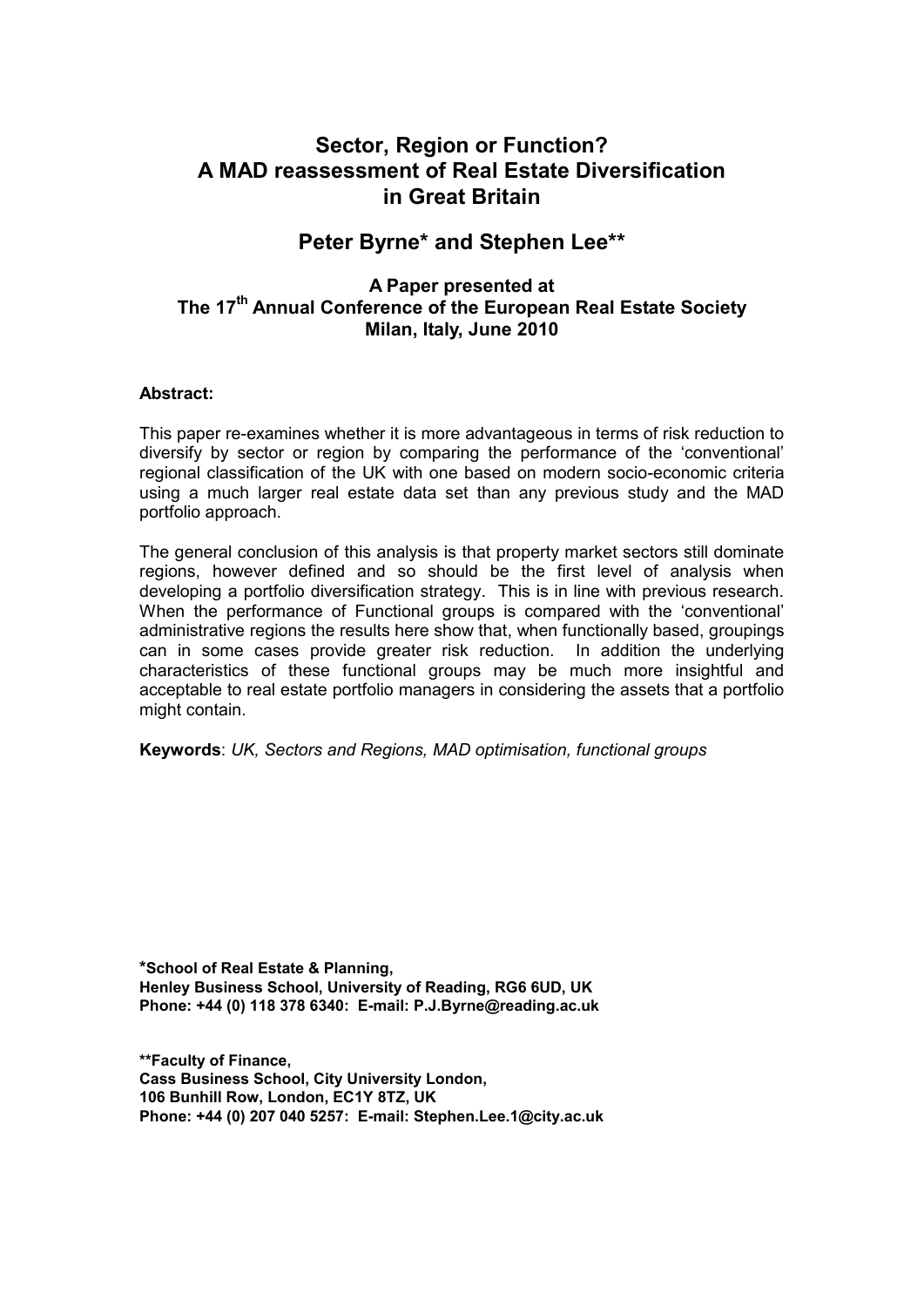### **Sector, Region or Function? A MAD reassessment of Real Estate Diversification in Great Britain**

#### **1. Introduction**

A variety of papers, mostly written from the 1990"s onwards, have examined the sector/regional diversification 'problem' from a number of different perspectives. Even today, when real estate investors attempt to diversify portfolios, it is still basically through a process of naïve sector/region diversification. The use of Modern Portfolio Theory (MPT) has long been advocated however as a more technically rational approach to the construction of real estate portfolios (Lee, 1992).

Using MPT for asset allocation implies a top-down approach. The first decision to be made is how much to allocate to each broad asset category. The second is the optimal allocation within each asset category. The first level decision, "the place of property" as part of the multi-asset portfolio, was widely scrutinised as long as twenty five years ago (see for example Folger, 1984; Sweeney, 1988; Richard Ellis, 1990; Baring, Houston and Saunders (BHS), 1995; Byrne and Lee 1995). The second level decision; the optimal holding *within* the real estate portfolio, has had increased attention as the quality and quantity of data available have improved. The early research in this area has been reviewed in Byrne and Lee (1997), Lee and Byrne (1998), Veizer (2000) and Katzler (2005).

Out of this comes the (partly academic) question as to whether investors should confine themselves to one region (place or location) and seek diversification by real estate sector within the region*,* or diversify across regions while remaining within a real estate sector? Another related issue is whether diversification by either real estate sector or region alone produces significantly (better) worse results than full diversification by both sector and region? Additionally and perhaps most importantly, particular interest has been shown as to whether any non-standard classification, especially an economically based approach, can improve portfolio performance.

The basic method for investigating these questions is to inspect the correlations within and between real estate sectors and regions and/or to construct efficient frontiers based on classical mean-variance analysis (Markowitz, 1952, 1959). Both approaches have been criticised. Inspection of correlation coefficients has been of limited value in deciding whether it is better to diversify by sector or region because, in most studies, tests of significant difference between intra and inter correlations have not been undertaken (Ong and Ranasinghe, 2000). Also, correlation matrices provide only one dimension of diversification and in order to investigate the proper benefits the individual risk of the asset must also be considered. This led researchers to construct efficient frontiers based on mean-variance analysis. The use of mean-variance analysis however imposes restrictive assumptions on return distributions and investor utility functions which are not easy to satisfy and should not be ignored. Specifically, either returns must be normally distributed, or investor preferences need to be described by a quadratic utility function. The assumption of normality of returns is generally invalid for most securities including real estate (Young and Graff, 1995, Young *et al*., 2006, Lizieri and Ward, 2001 and Young, 2008). The quadratic utility function is itself subject to serious limitations, giving it a limited value for describing the actual behaviour of investors (Alexander and Francis, 1986 and Levy and Sarnat, 1994). Finally the use of mean-variance analysis is also prone to practical difficulties when the number of assets exceeds the number of time periods, as the variance-covariance matrix in such situations would be singular or at the very least ill conditioned. Such difficulties have led most studies to use quarterly and biannual data to try and overcome this problem, even though annual data is preferred (see for example Giliberto, 1990, Graff and Cashdan, 1990, Wheaton and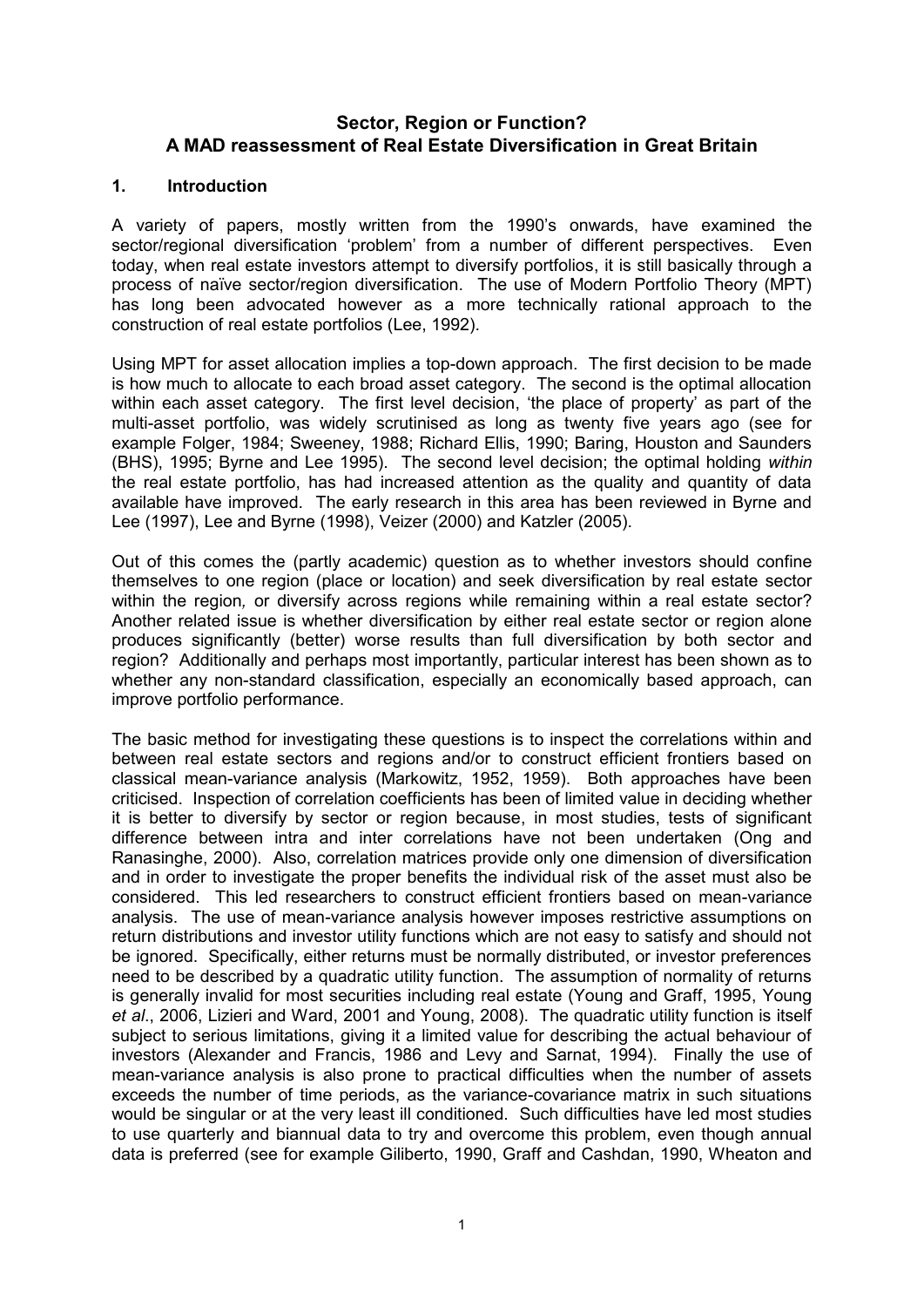Torto, 1990 and Gyourko and Keim, 1992) because of inconsistencies, lags and seasonality in the higher frequency appraisal based data.

Lee and Byrne (1998) used the Mean Absolute Deviation (MAD) portfolio method of Konno (1988, 1989); an approach that overcomes all these problems. Konno and Yamazaki (1991) demonstrated that this procedure offers several useful properties by comparison with the Markowitz approach (see Byrne and Lee, 1997 and the Appendix). This study revisits sector versus regional diversification within the UK using the Investment Property Databank (IPD) annual data over the 27 years 1981-2007, applying the MAD portfolio method of Konno (1989).

This paper extends the previous work of Lee and Byrne (1998) in several ways. First, there are new data for a much longer period than in the previous paper, where they were significantly affected by the property market crash of the early Nineties. Secondly, the functional classification they used was based on data from the 1981 Census in the UK. Here a more modern classification, with data from the 2001 Census, is used with a different classification of local authorities in the UK, to retest the proposition that such groupings may offer superior diversification benefits.

The remainder of the paper is structured as follows. The next section brings the literature on the topic up to date. Section 3 looks at the data, and considers the way that the data have been partitioned by sector, "region" and functional grouping. Section 4 discusses the results, and Section 5 concludes.

#### **2. Previous Research**

As noted above, the early research in this area has been reviewed extensively elsewhere (see Byrne and Lee, 1997; Lee and Byrne, 1998; Veizer, 2000 and Katzler, 2005) and will not generally be rehearsed here, except when relevant.

Eichholtz *et al.* (1995) tested the benefits of sector/regional diversification in the US and the UK using a set of methods including correlation analysis, principal components, and meanvariance analysis. They concluded that for the US in general, Retail investment should be diversified across regions, while for Office and R&D/Office diversification across real estate types would be preferred. In the case of the UK the opposite result was obtained for Retail and diversification across both real estate sector and region was preferred for Industrial and Offices.

Lee and Byrne (1998) investigated MAD diversification in the UK by comparing a variety of efficient frontiers using annual returns from 392 locations in the IPD *Key Centres* report for the period 1981-1997. In particular they compared the MAD efficient frontiers produced by sector diversification against three types of regional portfolios; those based on the standard administrative regions of the UK, a "3 super-regional" classification, and economically defined regions, based on travel-to-work areas. In line with previous work they found that sector portfolios generally dominated the regional portfolios, however defined, and certain functional groups outperformed the "standard regional" classification. However, they noted that a "SuperRest" region, which contained all other "peripheral" areas beyond London and the Southeast, would have outperformed almost all other diversification opportunities. This confirmed the observation of Eichholtz *et al*. (1995) who noted that diversification benefits increased the further away from London and that a simple 3x3 (Sector/Superregion) classification scheme offered a reasonable investment strategy. Nonetheless they noted that some of the functionally based "regions" produced results comparable to those of this "SuperRest" region and might be preferred by fund managers as they provide more insight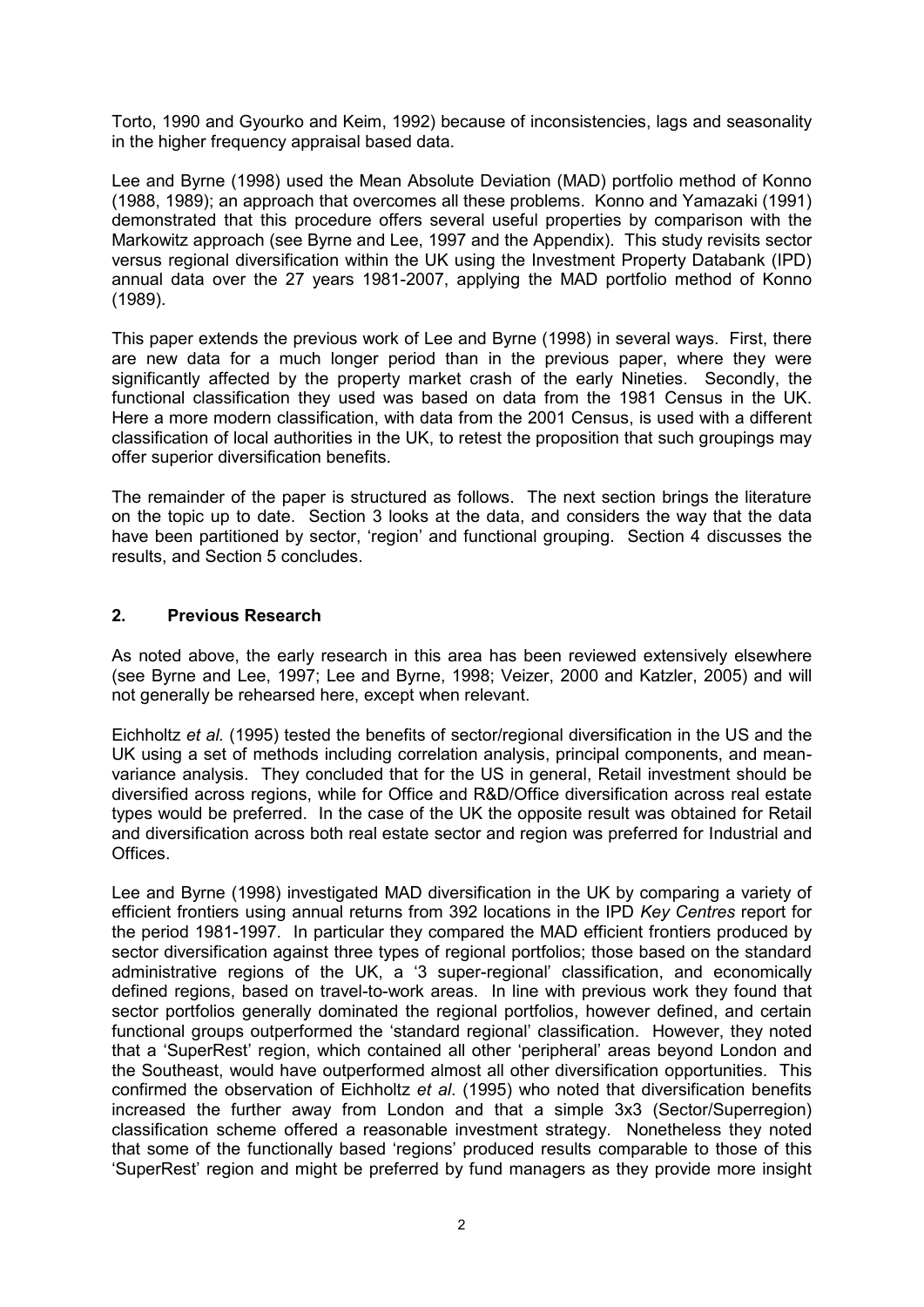into the reasons for a region"s performance than that presented by the standard geographical areas.

In a further paper Byrne and Lee (2000) investigated the risk reduction that might be achieved across sectors and regions in the UK and found that the greatest percentage reduction in total risk from naïve diversification, across the three sectors, Retail, office and Industrial and four regions, London, the South East, the South West and the North (i.e. the rest of the regions), occurred within regional portfolios spread across the three sectors. In contrast the sector portfolios, spread across the four regions, showed only minor reductions in risk, with the office sector showing the worst performance. They attributed this to the average correlations within a region being lower than the correlations across the sectors, the lowest average correlation, and so the greatest risk reduction potential, occurring in the regions further away from London. As a consequence, diversification within a region across the sectors was preferable in terms of risk reduction to diversification across regions within a sector.

Fisher and Liang (2000) used the dummy variable methodology of Heston and Rouwenhorst (HR), (1994) to decompose the returns of US real estate into four sectors and four regions. In this approach the returns of real estate are assigned variables that identify sector and regional affiliation. When these dummy variables were regressed on the cross-section of property returns, the estimated coefficients on the dummy variables became the implicit, or "pure", return effects of the different factors. Their results showed that for the NCREIF environment, in the period 1977-1999, sector was more effective than regional diversification.

Using the same HR model as Fisher and Liang, Lee (2001) decomposed total returns from the IPD *Key Centres* series into sector and regional influences. Sector effects accounted for most of the variation in property returns, explaining almost three times the variability of real estate returns than regional factors. Tilting the sector weights away from those of a typical benchmark portfolio lead to greater tracking errors than regional tilts. The results also indicated that two properties in the same sector are likely to be closer substitutes than two properties in the same region. As a consequence, the potential for portfolio risk reduction was greater diversifying across sectors within a region than across regions within a sector.

Andrew *et al*. (2003) using annual data from 1981 to 2002, adopted the HR approach again and found that the sector effect had a greater influence on property returns than regional factors, irrespective the different specifications of sectors and regions.

Using a similar method on monthly data for individual properties over the period 1987 to the end of 2002, Lee and Devaney (2007) examined the time constancy of sector and regional factors on returns. They found that sector dominated regional factors for the majority of time, especially when the market was volatile, but that this difference largely disappeared in calmer stages of the cycle.

The alternative approach to MPT or dummy variables is to use cluster analytic techniques on the returns data of individual property markets (essentially towns or cities) to try identify the extent to which they cluster by sector or region. If the regional dimension plays an important role in return determination property markets will cluster by location. Then as the aggregation of the data continues "standard" regions should be formed. In contrast, if the returns in the local property market are more determined by property type, sector clusters might be expected.

Cullen (1993), used clustering techniques on 5500 properties from the IPD database, and found Industrial property to be relatively homogenous across the UK, while Retail partitioned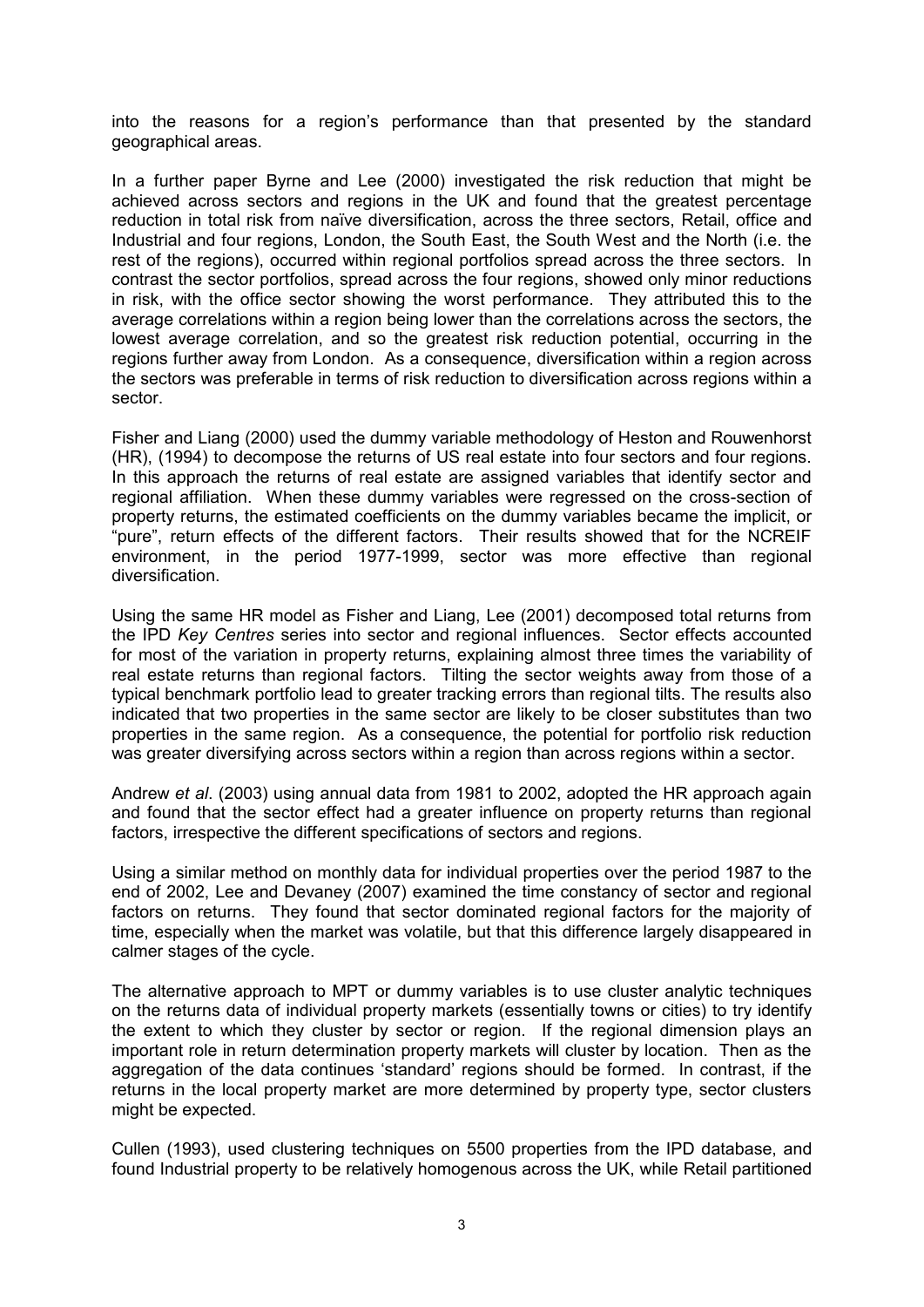more on ownership and lease terms than on any regional basis. In contrast the office sector displayed a distinct geographical structure, with City Offices showing the greatest difference compared with the rest of the UK.

Hoesli, *et al.* (1997) and Hamelink, *et al.* (2000) using quarterly data from 1977-1995 found similar results in that there appeared to be a geographical dimension to the office and Industrial property sectors, but none for Retail property. The central London office market in particular, and especially the City office market, behaved differently from the Southeast and the rest of the UK, the distinctiveness of London becoming stronger in the second half of their analysis period. A similar conclusion was found for the Industrial sector, which split into a London cluster; the fringe immediately around London and all other "peripheral" markets. In contrast Retail markets clustered into a single group and failed to show a distinct London dimension. This conclusion was sustained even with a more refined regional classification scheme. They confirmed the findings of Eichholtz *et al.* (1995) that the nine group (3x3) classification offered a useful structure for the real estate portfolio construction process.

Classification of the return data by three property types and 13 administrative regions (the latter constituting the 11 standard regions of the UK with an additional disaggregation of the London property market) resulted in both four and nine cluster solutions. Analysis of the four-cluster solution for the second half of the period also revealed a growing north-south division which was seen to be the result of the continuing decline of the peripherally located traditional manufacturing base of the UK and the corresponding growth of high tech production/service providers located along the transport corridors around London. The period also saw the deregulation of the City of London and the resultant increase in the number of foreign banks entering the London financial market. Drivers of occupier demand in the City of London market therefore became more closely allied to global forces, helping to distinguish this market geographically from the surrounding office markets of Central London and the rest of the UK.

It is their attempts to relate explicitly the results of the cluster derived groupings to the potential underlying economic forces across local markets that add the greatest value. Jackson (2002) noted that by so doing, Hamelink *et al.* (2000) indicated the continuing movement away from regional, administrative groupings, recognising and emphasising the crucial importance of the economic and geographic factors that underpin property markets*.*

Indeed, a subsequent paper by Jackson and White (2005) provided a further formal test of the efficiency of the more traditional geographic classification systems; namely those of the 11 standard regions and the IPD segments - the latter being a variation of the three super regions of the UK in which London is subdivided into Central London and rest of London. Using cluster analytic techniques and rental growth data from 1981 to 2000 they found that for Retail, whilst there was evidence of a London cluster, membership of the remaining clusters is diverse. By way of contrast the cluster groupings derived from the four IPD segments for both the entire sample period and the respective sub periods revealed a number of similarities. However, they were are not in any way absolute, leading them to conclude that on balance neither the standard regions nor the IPD segmentation accurately reflected rental growth patterns in the Retail sector. Clustering of the rental change data for the office sector, however, lead to a different conclusion where they found evidence to support the IPD segmentation.

In summary, these studies showed that for a real estate fund manager the first level of topdown analysis would be the sector allocation to the portfolio because it is this weighting that offers the greatest potential for risk reduction. This apparent superiority of a sector diversification strategy over the conventional regional approach has subsequently led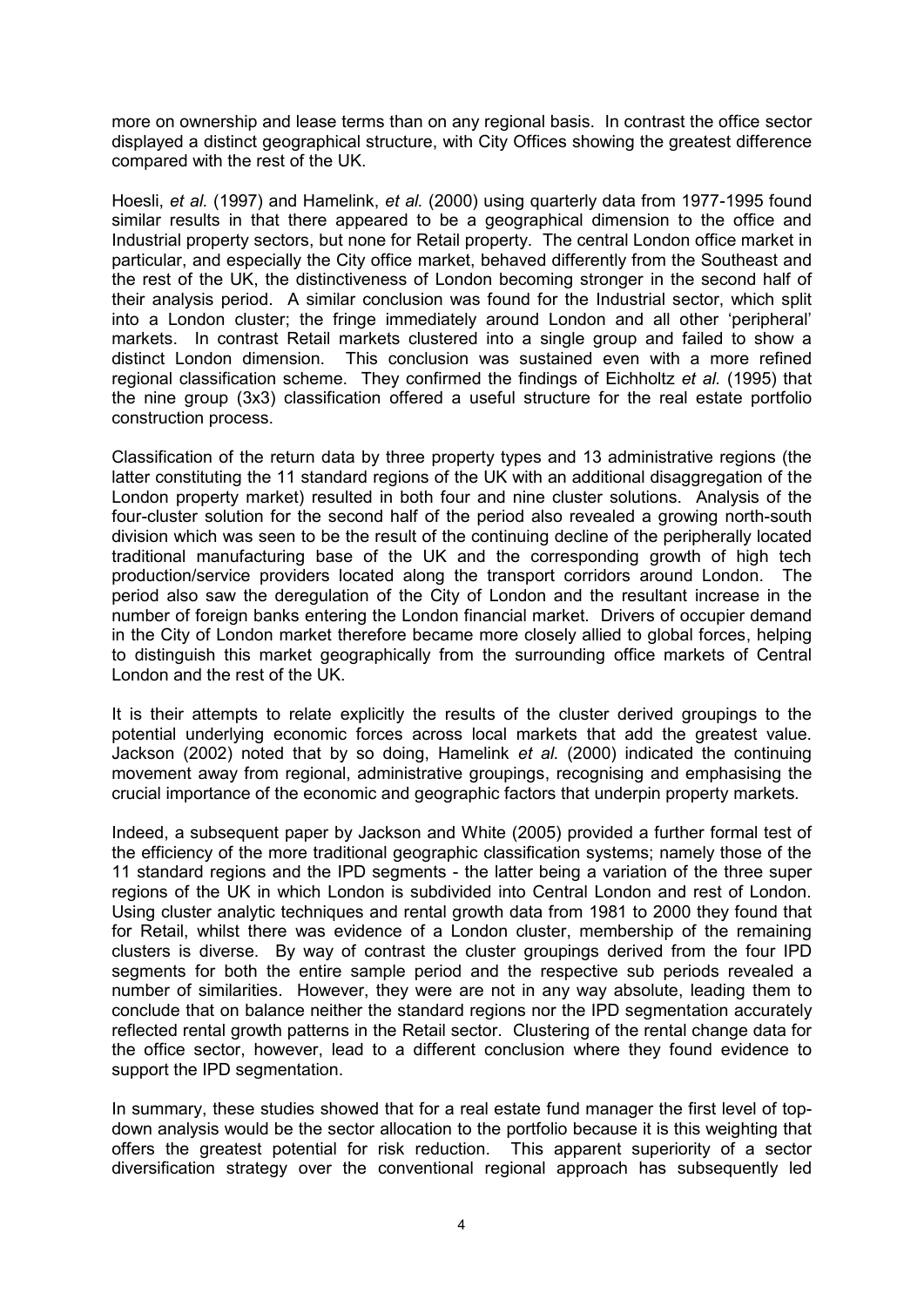professionals and academics to ask the question "so - what is a region?" and to wish to characterise regions by economic functional characteristics rather than by physical or administrative geographies. Current thinking therefore is that "regions" defined on their socio-economic characteristics should provide greater risk reduction effect than those based on geography and may be equally, if not more, important than a sector based approach.

Hartzell *et al.* (1987) in the US were the first to test specifically the hypothesis of geographic versus economic regional diversification. They used an eight economic US regional classification system developed by Salomon Brothers. They reported lower correlation coefficients among the eight economic regions by comparison to those of the four arbitrarily defined NCREIF geographic regions of East, Midwest, West and South - the latter groupings being too broad and heterogeneous in nature to provide any significant diversification benefits.

A further test of the efficiency of the purely geographic (four NCRIEF regions) and the economic but geographically constrained model (Salomon eight regions) was made by Mueller (1993). This used a wholly economically-based strategy in which nine different employment categories were created based on the US Standard Industrial Classification (SIC) codes. Each of the then 316 Metropolitan Statistical Areas (MSAs) in the US were categorised into one of these categories using a location quotient technique to identify the dominant source of employment within each MSA that was significantly above the US average. The sample period extended from the fourth quarter of 1973 to the fourth quarter of 1990 and therefore included a full property cycle. The data consisted of the return series of a large institutional commingled fund and included properties from within the office, Industrial, Retail and income producing residential sectors. Mueller compared the standard NCREIF four region split, the Hartzell *et al.* (1987) eight region structure and the nine category classification based on SIC"s. The study showed a definite improvement using pure economic effects over both the combined geographic/economic strategy and the NCRIEF geographic strategy.

Nelson and Nelson (2003) used data on economic performance, business vitality and development capacity at the US State level to form so called "capacity clusters" using the kmeans clustering approach. They were able to test the stability of these clusters over an extended period, and found that although there were some anomalies, they could define seven clusters that were remarkably stable. They did not evaluate their performance against sectors, instead they compared the portfolio performance of these clusters with the eight region Salomon Brothers and four region NCREIF classifications and found that, although the time period studied was a significant consideration in shaping relative performance, the capacity clusters were either very or marginally superior in a meanvariance context.

Smith, *et al*. (2004) examined this issue by first asserting that real estate is essentially a local investment – the 'location primacy' view once more. They showed that the bulk of institutionally owned real estate lay (lies) in the largest US Metro markets. They used this idea as the basis for collapsing the totality of the market into eight clusters based on economic characteristics, geographic proximity and absolute size. Each segment was lead by one or two size-based anchor locations that drove the nature of rest of the cluster. There were 35 metro areas in seven of the clusters and all the rest in the eighth (so-called Opportunistic) group. 26 non-anchor markets were assigned to the seven main clusters using cluster and principal component analyses as well as an element of subjective assessment to "correct" the placing of certain of the markets within particular clusters. Taken as a whole they call this a size-tiered economic geography of US real estate markets.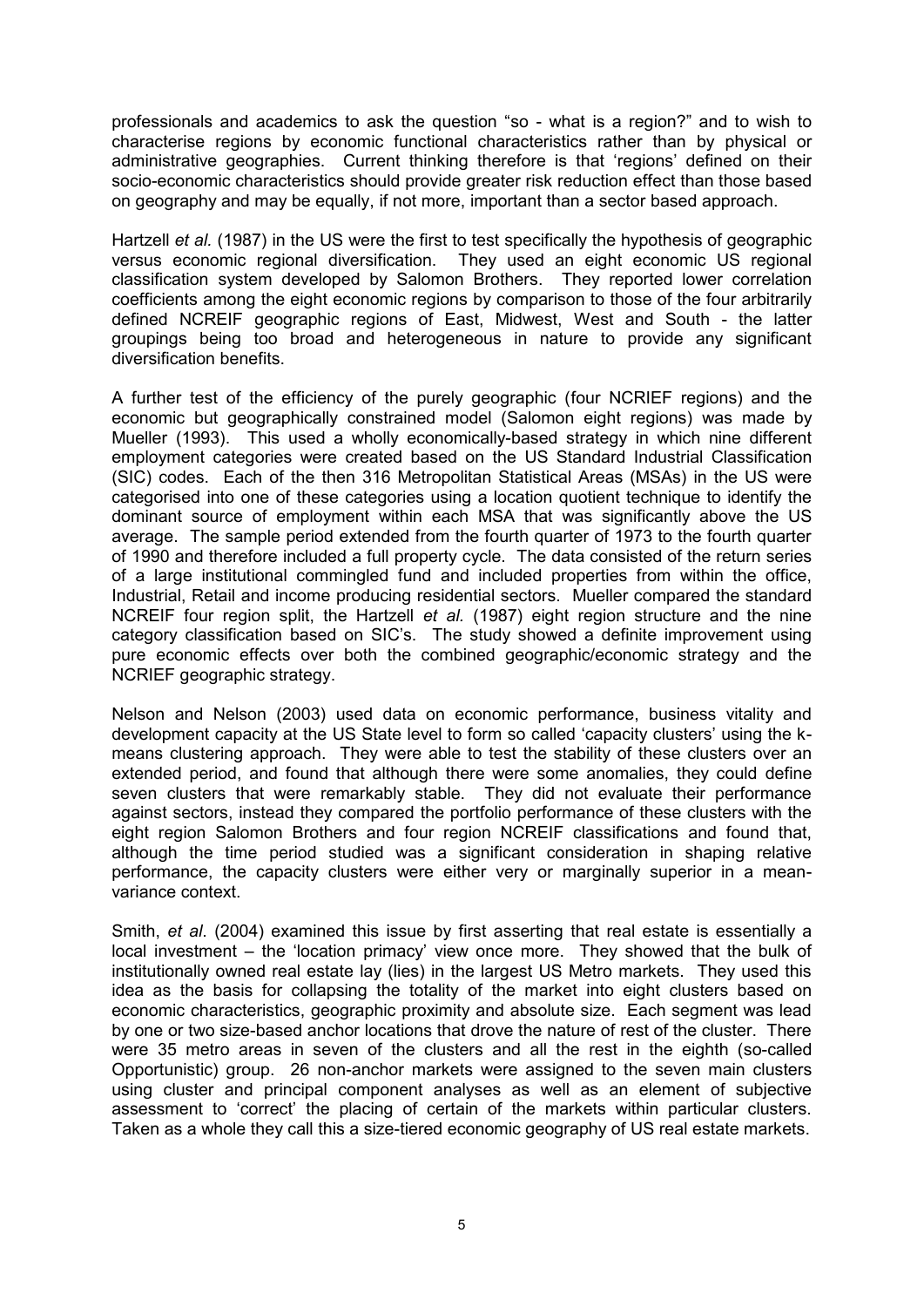In 2005, the paper was updated (Hess and Liang, 2005), to take account of major changes in the definitions of metropolitan areas in the US, which in turn meant that some structural changes occurred in the content of the Metro markets identified in the earlier paper. The overall effect of these major statistical changes was modest in real estate terms however, because of the pre-existing overwhelming concentration of investment in the largest markets. The observed changes in investment patterns did not materially affect the diversification properties of the eight clusters, although it was noted that return performance varied between clusters and that their performance over time was relatively different and in some cases long lasting.

In the most recent paper of this series, Hess and Ruggiero (2009) have examined the extent to which recent changes in market conditions affected their favoured market structure. The conclusion was that their clustering procedure retained its general utility in the long term, but it could be overwhelmed by "extraordinary events" that produced "atypical" levels of systematic risk. They also noted that since 2005 there had been a gradual expansion of the geography of investment, especially into the Opportunistic cluster. At the same time however they did also note a slight increase in investment concentration in the anchor markets of each cluster. Across all of these papers perhaps the most telling and sustained conclusion is that investors can use the economic behaviour of a rather small number of "locations" as "a proxy for the entire real estate investment universe". On this basis it might seem unlikely that significant changes in the structure of portfolio investment would ever be observed, except at the margins.

Heydenreich (2010) used annual office market data over the period from 1981 to 2003 to examine the benefits of economic versus traditional geographic (administrative) diversification in the UK. Using annual employment data from Cambridge Econometrics the UK counties were organised into 11 categories based on the level of specialisation in a number of counties relative to the national average. Then, using mean-variance analysis for holding periods of five and ten years and for a number of sub-periods, the efficient frontiers produced by the 11 economic regions with the 11 Government regions of the UK were compared. The traditional administrative regional approach to diversification yielded inferior results to those produced by the economic regional classification. However, since the analysis was confined to just one sector (Offices) the author was unable to compare the benefits of sector and regional diversification.

There are a rather few departures from this general trend of results. Newell and Keng"s (2003) study of quarterly data in Australia for three sectors and three regions over the period 1995-2002, using the HR method, showed that the differences in sector and regional diversification were not as apparent as elsewhere, with regional diversification delivering slightly **greater** benefits than sector diversification. Importantly, they show both sector and region delivering significant diversification benefits. Particularly relevant in this study was the more significant regional contribution to property diversification in Australia, compared to the US and the UK.

Gabrielli and Lee (2009) used four economically defined regions of Italy to test the relative benefits of regional versus sector diversification on an Italian real estate portfolio. Applying the HR method to annual data over the period 1989 to 2007, they calculated constrained cross-sectional regressions to extract the "pure" return effects for the sector and regional factors in 27 Italian cities. They found that sector and regional factors affected real estate returns in almost equal measure and suggested that this was probably a result of using the varied "economic regions" of Italy rather than arbitrary geographical locations as in US and UK studies. In this sense, a diversification strategy based on economically defined regions may be as good as a sector based approach. Nonetheless, their results also show that more recently in Italy the sector factor has started to dominate the regional effect.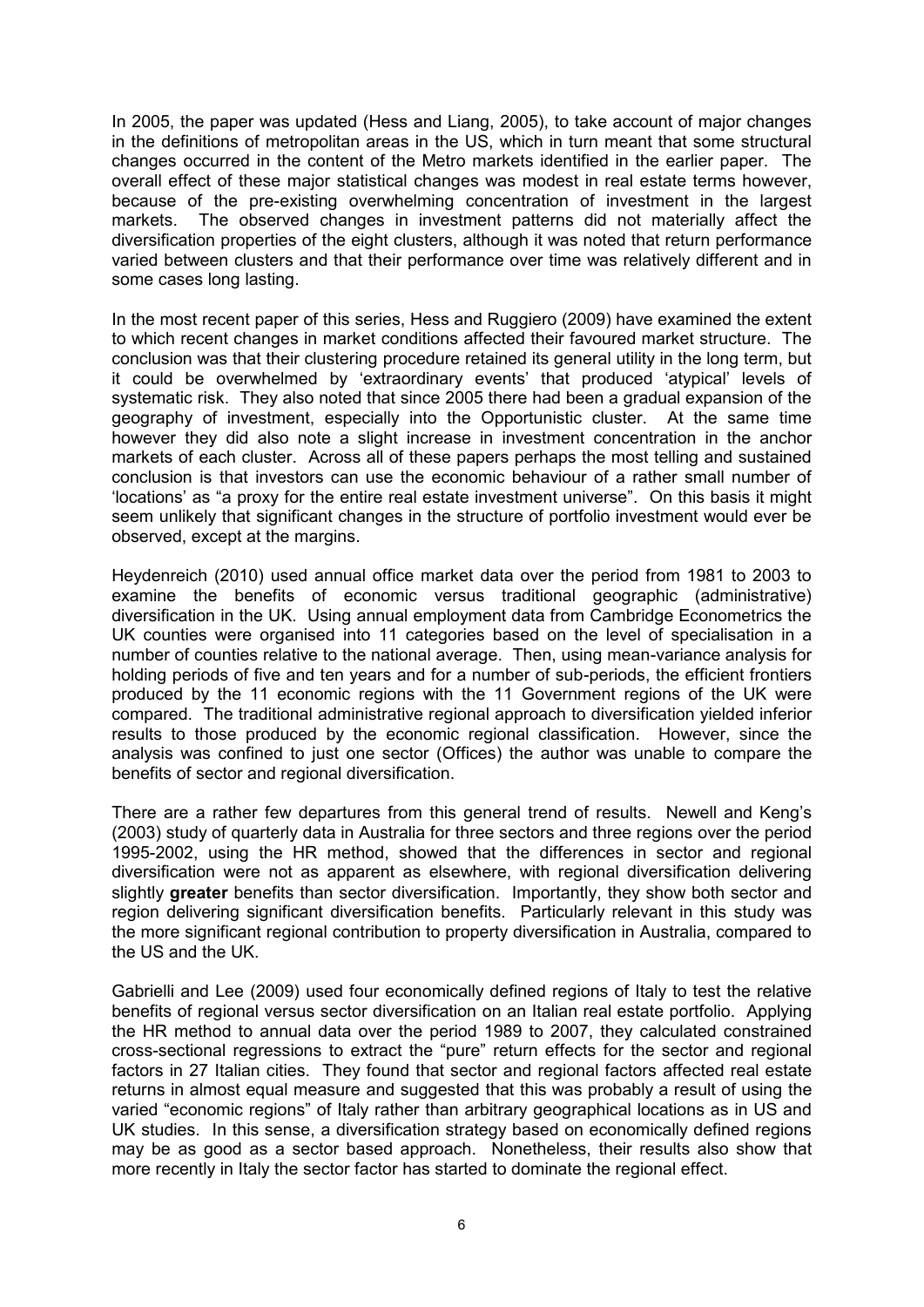#### **3. Data**

The real estate data employed in this study are the IPD annual market standing investment total percentage returns over the period 1981-2007 inclusive. At the end of 2007 the data covered 12,234 properties with an aggregate value of £183,769m in 287 funds (IPD, 2008). The compilation used for this study is the *Local Markets Report* data set. These data provide annual returns for Standard Retail, Office and Industrial properties in a large number of locations (essentially towns and cities) in the UK over the period.

The Local Markets (LM) data are presented by real estate sector, and unlike the Key Centres data used previously by Lee and Byrne (1998), they also classify the data into other geographical scales; counties and Standard Government regions.

Although work, reviewed in McNamara and Morrell (1994), has suggested that such large administrative regions may not prove very meaningful in the UK, especially when as administratively structured as the Standard Government Regions, an analysis is made here using this highest level "regional" structure to test whether it has any value in the allocation context.

Based on the numbers above, an average UK institutional investor holds only 43 properties (IPD, 2008), and this effectively limits the number of real estate categories that can be employed. Hoesli *et al.* (1996) argued that for all but the largest investors, a diversification approach based simply on a three sector by three region classification scheme might be a reasonable strategy within the UK. This '3 Super Regions' scheme covers Office, Shop and Industrial properties in London, the rest of the South East and the rest of the UK. Eichholtz *et al.* (1995) also used such a scheme in their analysis of sector versus regional diversification. Therefore, for purposes of comparison, the following analysis also employs this well known "3 Super Regions" classification scheme.

For this analysis the Local Markets were allocated first to the Government Regions in Great Britain (not Northern Ireland). The data were then re-aggregated to form the "3 Super Regions" identified earlier. The South East was subdivided into London and the Rest of the South East, (Eichholtz *et al.*, 1995), basically because London represents the dominant area of institutional real estate investment (Byrne and Lee, 2009, 2010). Hence they are labelled as SuperLondon, SuperSouth and SuperRest.

The third classification returns to the ideas of Green and Owen (1990) used previously by Lee and Byrne (1998). Green and Owen based their analysis on the then UK Department of Employment"s Travel-to-Work Areas (TTWAs). Using these data Green and Owen were able to classify 322 areas into a number of clusters based on two different methodological approaches. They were first grouped on a number of selected dimensions of interest, representing urban and regional characteristics. A similar approach was adopted by Champion *et al.* (1987), using a taxonomy based on towns with similar demographic and labour market characteristics which produced the most easily defined clusters of 'similar' towns. A comparable taxonomic approach is used here.

Following the national census in 2001, as part of the UK government's continuing analysis of the economy, the Office of National Statistics (ONS), produced a multivariate classification of local authorities (essentially towns) based on data from that census (ONS, 2003). Taking the Key Statistics from the 2001 national census as its starting point, the ONS selected 42 variables, split into six main dimensions: demography, household composition, housing, socio-economic, employment and industry sector (ONS, 2003). Using a combination of Ward"s hierarchical and k-means cluster analysis methods, each Local Authority (LA) was allocated to a group with other LAs to which it was most similar in terms of these 42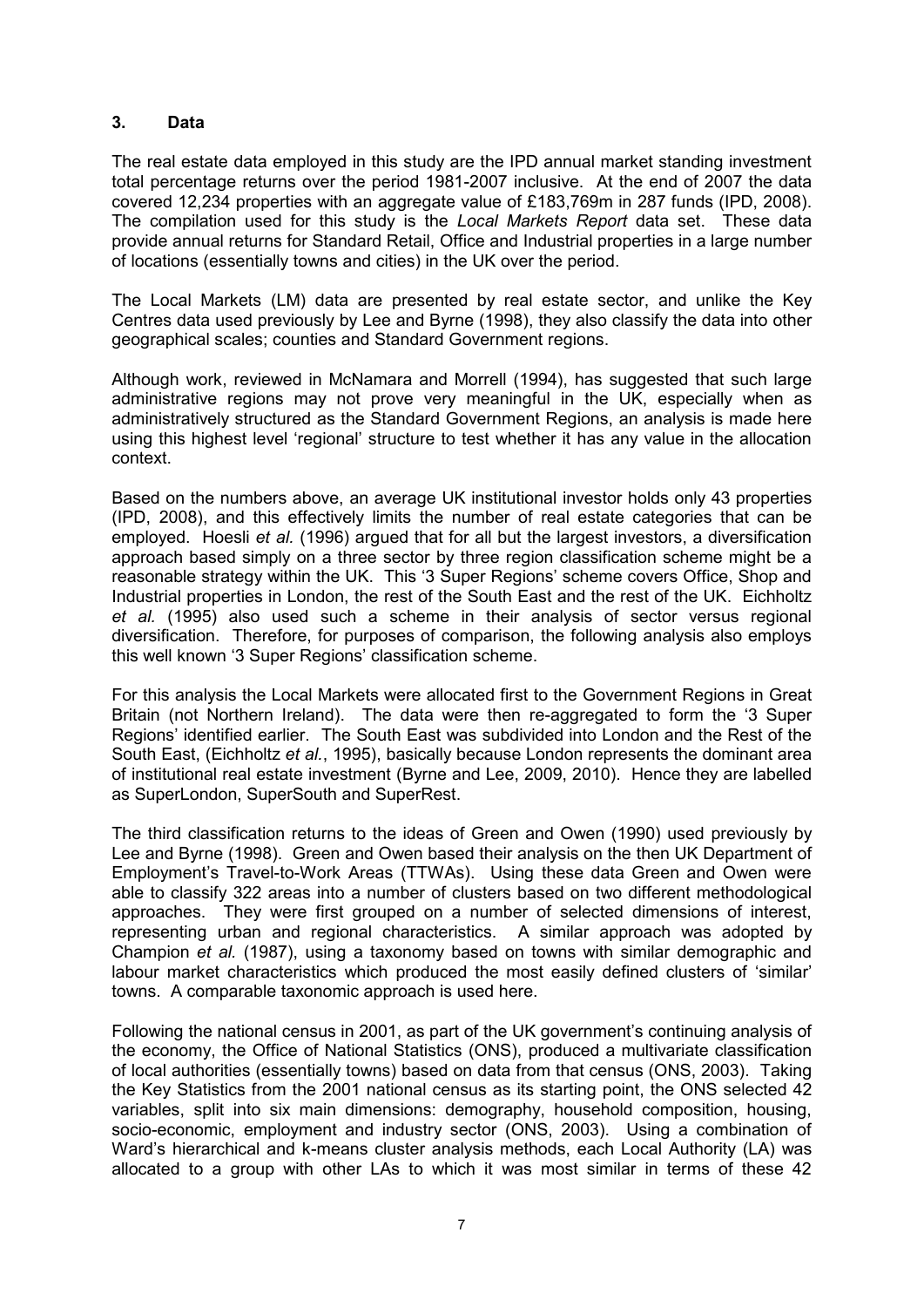variables. This approach grouped the LAs into a number of clusters based on similar characteristics. The hope in such clustering methods is that "natural" groups will emerge and that they can be labelled sensibly to represent meaningful categorisations. Here, the principal clustering was at the Supergroup level (seven clusters) which then split into a number of groups (13) and then further into still smaller sub-groups (of which there are 24).

The second level groups (the 13 cluster classification) are used in this study. The Northern Ireland Countryside group is excluded. It represents only 1.1% of the UK population and Northern Ireland had a total of only four (Retail) properties in the IPD dataset in 2007. The 12 remaining clusters are shown in Table 1. Here, the Name column is intended to provide a broad descriptor of the cluster"s characteristic features. It will be noted that four of them are associated specifically with London. When the Location column is also considered, there are two more less directly connected; groups 8 and 9; the area immediately around London (Home Counties) and Southern England. It will also be seen that the Thriving London Periphery (group 3) also contains Oxford and Cambridge. Overall the descriptors tend to be "up-beat", "Prospering" and "Thriving" being used several times. This may, amongst other things, be a function of the nature of their local property markets. The remaining columns give the proportion of the total population in the group, the number of LAs in the group and a fairly typical example location from within the group, some of which may not be very obvious.

| Group<br>No. | <b>ONS Cluster Name</b>                    | Location                                          | Pop.<br>% | No. of<br><b>LAs</b> | <b>Example</b>           |
|--------------|--------------------------------------------|---------------------------------------------------|-----------|----------------------|--------------------------|
| 1            | <b>Regional Centres</b>                    | Built-up areas throughout<br>E&W                  | 11%       | 20                   | <b>Plymouth</b>          |
| $\mathbf{2}$ | <b>Centres with Industry</b>               | North West and West Midlands                      | 10%       | 21                   | <b>Bolton</b>            |
| 3            | <b>Thriving London</b><br><b>Periphery</b> | London Periphery + Oxford and<br>Cambridge        | 3%        | 9                    | Reading                  |
| 4            | <b>London Suburbs</b>                      | Outer London + Slough and<br>Luton                | 5%        | $12 \,$              | Redbridge                |
| 5            | <b>London Centre</b>                       | <b>Inner London</b>                               | 2%        | 8                    | <b>Islington</b>         |
| 6            | <b>London Cosmopolitan</b>                 | Inner London, Except Brent                        | 3%        | 7                    | <b>Haringey</b>          |
| 7            | <b>Prospering Smaller</b><br><b>Towns</b>  | <b>Throughout the E&amp;W</b>                     | 22%       | 113                  | <b>Stroud</b>            |
| 8            | <b>New and Growing Towns</b>               | <b>Southern England</b>                           | 5%        | 24                   | <b>Dartford</b>          |
| 9            | <b>Prospering Southern</b><br>England      | <b>Home Counties</b>                              | 9%        | 44                   | <b>Horsham</b>           |
| 10           | <b>Coastal and Countryside</b>             | Coastal E&W + some inland<br>areas                | 10%       | 52                   | <b>Christchurch</b>      |
| 11           | <b>Industrial Hinterlands</b>              | South Wales and Northern<br><b>England</b>        | 12%       | 31                   | <b>Sunderland</b>        |
| 12           | <b>Manufacturing Towns</b>                 | Southern Yorkshire + isolated<br><b>locations</b> | 9%        | 34                   | <b>Ellesmere</b><br>Port |

|  |  |  |  | Table 1: The ONS Area Classification of Great Britain |  |  |
|--|--|--|--|-------------------------------------------------------|--|--|
|--|--|--|--|-------------------------------------------------------|--|--|

Source: ONS (2003)

It should be noted that Table 1 gives the number of LAs in each group. In contrast, in Table 2, the *Local Markets* are shown assigned to the Regions, Super Regions, Functional groups and Sectors. Because a Local Market may only exist for one sector or for no sectors at all, it is not possible to relate the LA numbers in Table 1 directly to Table 2. In this table therefore Panel A shows the proportions of the Local Markets for which any Sector time series is available. The complete data set is substantially larger, geographically and as a time series, than that used previously by Lee and Byrne (1998). Full time series (27 years) necessary for the optimisation analysis - are not available however for all of these locations. Hence, Panel B of the table shows the reduced set for which full data were available and this set was used to generate the principal results. It can be observed that for the most part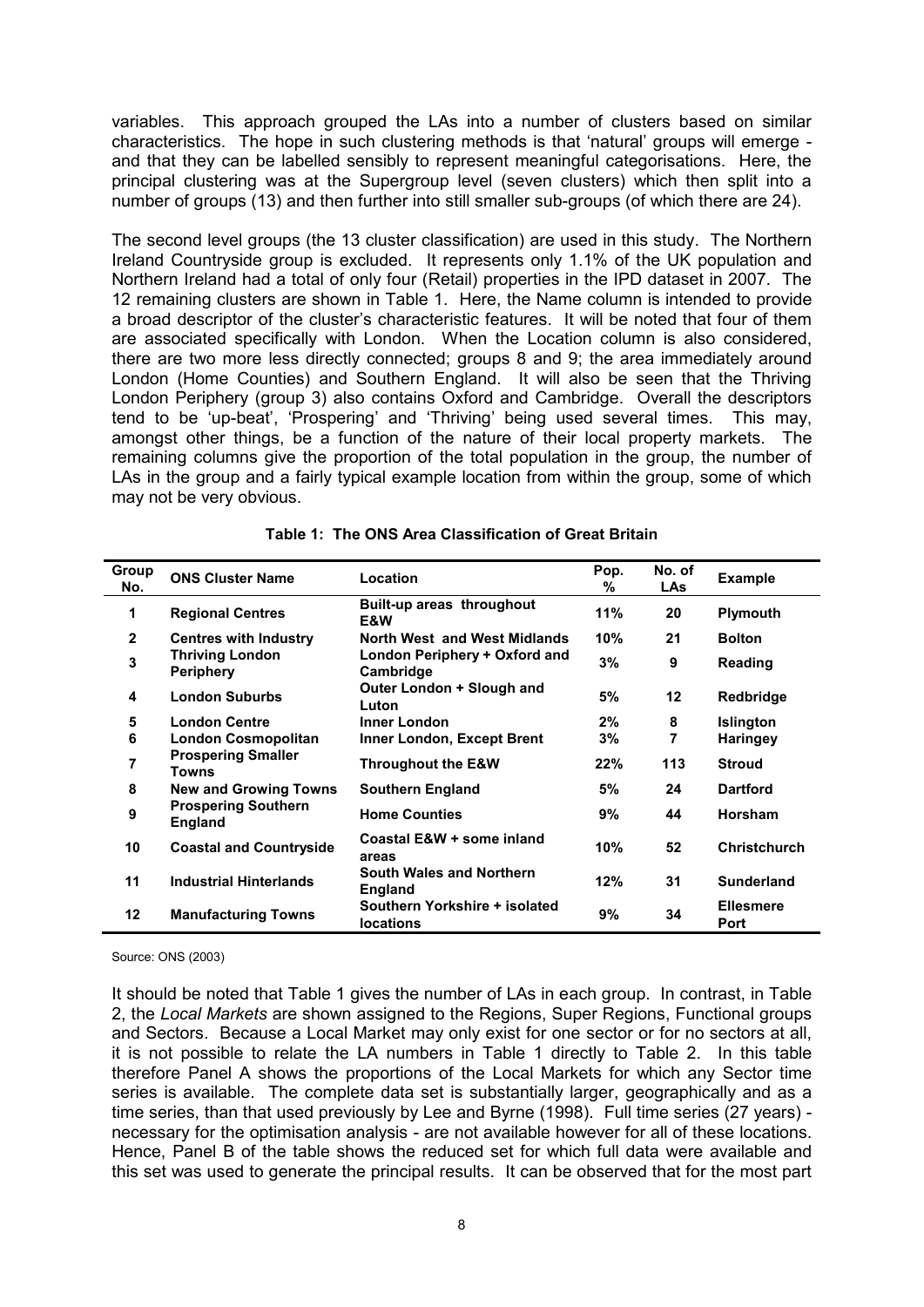the proportions in the cells change only marginally, although there are some more substantial differences especially in the Office sector.

|                                  |        | <b>PANEL A</b> |                   |               | <b>PANEL B</b> |                   |
|----------------------------------|--------|----------------|-------------------|---------------|----------------|-------------------|
| <b>Government Regions</b>        | Retail | Office         | <b>Industrial</b> | <b>Retail</b> | Office         | <b>Industrial</b> |
| London                           | 16%    | 19%            | 11%               | 17%           | 25%            | 15%               |
| South East                       | 16%    | 32%            | 23%               | 16%           | 32%            | 28%               |
| South West                       | 10%    | 8%             | 8%                | 11%           | 7%             | 6%                |
| East of England                  | 10%    | 16%            | 13%               | 9%            | 10%            | 18%               |
| <b>East Midlands</b>             | 6%     | 4%             | 8%                | 5%            | 4%             | 5%                |
| <b>West Midlands</b>             | 10%    | 5%             | 10%               | 9%            | 7%             | 9%                |
| North West                       | 10%    | 6%             | 9%                | 10%           | 5%             | 6%                |
| Yorks. and Humberside            | 8%     | 4%             | 6%                | 9%            | 4%             | 5%                |
| North East                       | 3%     | 1%             | 1%                | 3%            | 1%             | 1%                |
| Scotland                         | 7%     | 4%             | 5%                | 7%            | 4%             | 5%                |
| Wales                            | 4%     | 2%             | 5%                | 4%            | 1%             | 1%                |
| <b>Super Regions</b>             |        |                |                   |               |                |                   |
| SuperLondon                      | 16%    | 19%            | 10%               | 17%           | 25%            | 15%               |
| SuperSouth                       | 15%    | 32%            | 22%               | 16%           | 32%            | 28%               |
| SuperRest                        | 68%    | 49%            | 67%               | 67%           | 44%            | 57%               |
| <b>Functional Groups</b>         |        |                |                   |               |                |                   |
| <b>Regional Centres</b>          | 15%    | 13%            | 9%                | 16%           | 18%            | 13%               |
| Centres with Industry            | 8%     | 8%             | 8%                | 9%            | 8%             | 11%               |
| <b>Thriving London Periphery</b> | 6%     | 9%             | 3%                | 6%            | 11%            | 5%                |
| <b>London Suburbs</b>            | 6%     | 6%             | 5%                | 7%            | 8%             | 7%                |
| London Centre                    | 5%     | 7%             | 1%                | 5%            | 10%            | 3%                |
| London Cosmopolitan              | 2%     | 3%             | 3%                | 2%            | 3%             | 4%                |
| <b>Prospering Smaller Towns</b>  | 19%    | 14%            | 21%               | 19%           | 8%             | 15%               |
| New and Growing Towns            | 9%     | 10%            | 10%               | 8%            | 11%            | 15%               |
| Prospering Southern England      | 7%     | 27%            | 16%               | 7%            | 21%            | 19%               |
| Coastal and Countryside          | 8%     | 2%             | 1%                | 7%            | 3%             | 2%                |
| <b>Industrial Hinterlands</b>    | 8%     | 2%             | 13%               | 9%            |                | 2%                |
| <b>Manufacturing Towns</b>       | 5%     |                | 10%               | 4%            |                | 5%                |
|                                  |        |                |                   |               |                |                   |
| <b>Total by Sector</b>           | 100%   | 100%           | 100%              | 100%          | 100%           | 100%              |

#### **Table 2: Number of Local Markets in Sector/Regions 2007 Panel A: All Markets – Panel B: Markets with full time series**

It will be seen in Table 2 that the data are fairly evenly spread across sectors but not regions. Looking at Panel A (containing all the location data) it is clear that the proportion of office property is highest in the two Southern Super regions, but that this is much less so for Retail (more generally ubiquitous) and for Industrial, where the SuperRest dominate with 68 and 66% respectively. In Panel B where only locations with full times series are shown, approximately half of the locations in Panel B have been in two regions, London and the South East, reflecting a continuous institutional bias towards the South of England particularly for Offices where the proportion rises from 19 to 25% for SuperLondon, implying the strong and sustained investment in this "region". The data also reflect a preference for service-rich areas such as Regional Centres and, for Offices especially, for the clusters described as thriving or prospering in the South of England. A further inference from these patterns is that the data may not therefore reflect the complete performance of real estate in regions other than the "South of England". As a consequence, although the relative performance of other regions in explaining real estate returns may not be thought to be significant because of the overwhelming influence by size and value of individual properties in the metropolitan areas, this might not be the case.

#### **4. Results**

Figure 1 shows the overall pattern of total returns for the IPD annual series over the study period (note the sharp downturn seen in the 2006 to 2007 period which continued into 2008). This is presented to demonstrate the overall structure of returns and performance in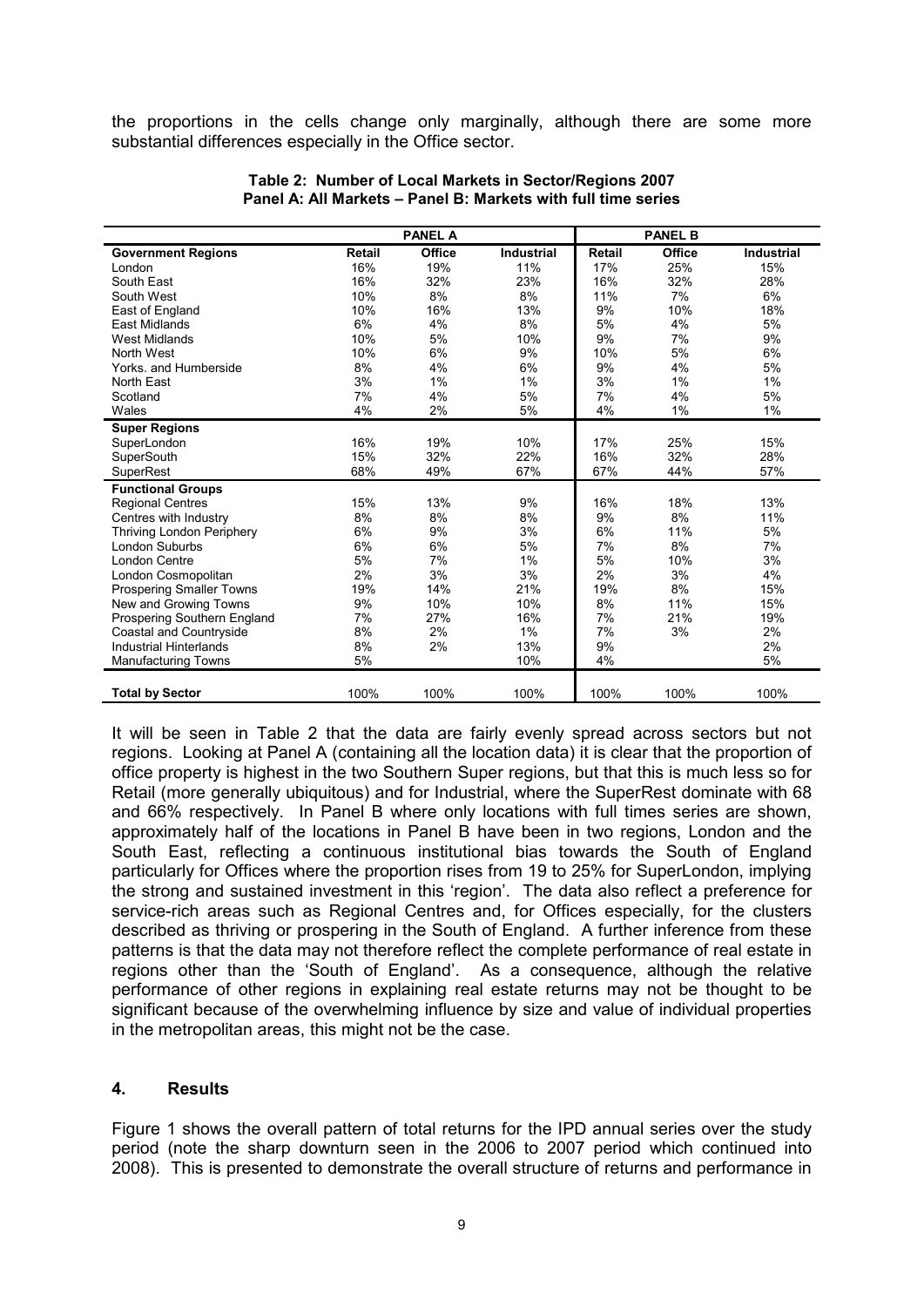the early study period - 1981-1995 and the additional period - 1996-2007. The pattern is clearly cyclical in some systematic way, although the two periods are no means the same. The related statistics for the three periods, 1981-2007, 1981-1995 and 1996-2007 are shown at the bottom of Table 3. This shows in particular that the period since the earlier study, was characterised by higher returns and lower volatility. Table 3 also shows the equally weighted average returns and risk measures for the 11 Government Regions; three Super regions; 12 functional groups and the three real estate sectors, using the Panel A and Panel B datasets from Table 2.

Table 3 shows in general that the better returns were outside London and the South East for the Government and Super regions and that the further away from the South, the lower was the risk. The pattern of return and risk for the functional clusters is, in comparison, much more diverse, but the London-based groups do show rather higher returns, albeit with higher risks. Finally in terms of sectors, Industrials offer the highest returns but at higher risk, while Retail shows the lowest risk, at an average return more than 100 basis points higher than for Offices over the period.

Although individual risk and return characteristics are important, the attractiveness, or otherwise, of an asset class as a diversifier in a portfolio is influenced more by its correlation with the other asset classes, than its individual features. It is through the less than perfect positive correlation between assets that diversification is achieved. An analysis of the correlation coefficients between assets can give some clues as to the assets that will have a positive allocation in a mixed-asset portfolio. The simple inspection of a correlation matrix, however, is unlikely to provide a clear indication of the assets that will offer the efficient investment combination in such a multivariate problem. As an alternative Meric and Meric (1989) suggest that calculating what they call a *Dependency Index* can indicate the relative attractiveness of an asset, where the index is an average of the correlation coefficient between a particular asset's returns and the returns of the other assets. These dependency indices are shown in the final columns of Panels A and B of Table 3. In this case these values have all been calculated with the overall market effect removed, so that they represent the relative performance of each category over the period.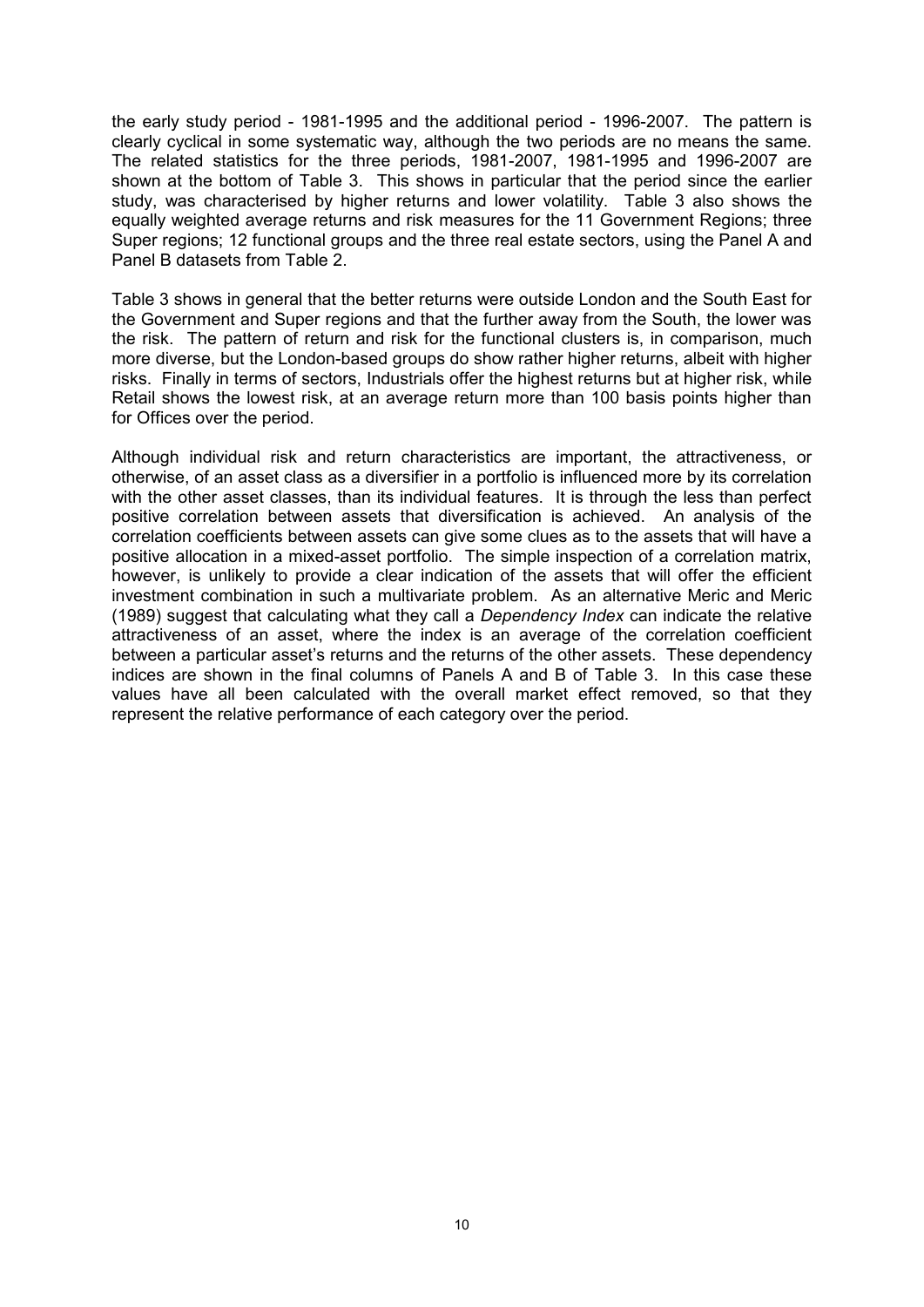|                                 | <b>PANEL A</b> |             |             |          |        | <b>PANEL B</b> |             |          |
|---------------------------------|----------------|-------------|-------------|----------|--------|----------------|-------------|----------|
|                                 | Return         | <b>Risk</b> | <b>Risk</b> | Depend.  | Return | <b>Risk</b>    | <b>Risk</b> | Depend.  |
|                                 | %              | (SD)        | (MAD)       | Index    | %      | (SD)           | (MAD)       | Index    |
| <b>Standard Regions</b>         |                |             |             |          |        |                |             |          |
| London                          | 11.71          | 10.06       | 7.41        | 0.038    | 12.03  | 11.00          | 8.27        | 0.166    |
| South East                      | 10.43          | 8.88        | 6.91        | 0.394    | 10.92  | 10.42          | 7.78        | 0.507    |
| South West                      | 10.97          | 8.72        | 6.48        | 0.385    | 11.57  | 9.67           | 7.41        | 0.539    |
| East of England                 | 10.67          | 9.42        | 7.09        | 0.390    | 11.35  | 10.68          | 7.87        | 0.511    |
| <b>East Midlands</b>            | 11.97          | 9.67        | 6.84        | 0.353    | 12.24  | 10.95          | 7.79        | 0.476    |
| <b>West Midlands</b>            | 11.07          | 8.60        | 6.09        | 0.446    | 11.55  | 10.63          | 7.50        | 0.539    |
| North West                      | 11.31          | 8.22        | 6.11        | 0.428    | 11.37  | 9.41           | 7.03        | 0.599    |
| Yorks. and Humberside           | 11.31          | 9.28        | 6.85        | 0.431    | 11.82  | 9.86           | 7.27        | 0.573    |
| North East                      | 11.87          | 8.38        | 6.33        | 0.389    | 12.42  | 9.20           | 6.93        | 0.485    |
| Scotland                        | 10.76          | 7.26        | 5.51        | 0.415    | 11.05  | 8.16           | 6.16        | 0.509    |
| Wales                           | 11.44          | 9.16        | 6.81        | 0.374    | 11.50  | 9.96           | 7.51        | 0.440    |
| <b>Super Regions</b>            |                |             |             |          |        |                |             |          |
| SuperLondon                     | 11.71          | 10.06       | 7.41        | 0.038    | 12.03  | 11.00          | 8.27        | 0.166    |
| SuperSouth                      | 10.43          | 8.88        | 6.91        | 0.394    | 10.92  | 10.42          | 7.78        | 0.409    |
| SuperRest                       | 11.26          | 8.74        | 6.45        | 0.476    | 11.56  | 10.01          | 7.36        | 0.610    |
| <b>Functional Groups</b>        |                |             |             |          |        |                |             |          |
| <b>Regional Centres</b>         | 11.23          | 9.23        | 6.96        | 0.498    | 11.18  | 9.21           | 6.93        | 0.578    |
| Centres with Industry           | 11.90          | 10.06       | 7.27        | 0.424    | 11.82  | 10.09          | 7.24        | 0.563    |
| Thriving London Periphery       | 10.35          | 9.92        | 7.57        | 0.338    | 10.36  | 9.88           | 7.58        | 0.420    |
| <b>London Suburbs</b>           | 11.64          | 10.74       | 8.09        | 0.311    | 11.47  | 10.71          | 8.07        | 0.443    |
| <b>London Centre</b>            | 12.48          | 11.96       | 8.88        | $-0.570$ | 12.48  | 11.96          | 8.88        | $-0.538$ |
| London Cosmopolitan             | 13.93          | 11.02       | 8.57        | $-0.078$ | 13.34  | 10.82          | 8.38        | 0.082    |
| <b>Prospering Smaller Towns</b> | 11.69          | 10.77       | 7.80        | 0.461    | 11.87  | 10.94          | 7.94        | 0.581    |
| New and Growing Towns           | 11.38          | 10.57       | 7.78        | 0.458    | 11.41  | 10.41          | 7.66        | 0.493    |
| Prospering Southern England     | 10.86          | 10.45       | 7.90        | 0.362    | 11.02  | 10.38          | 7.83        | 0.468    |
| Coastal and Countryside         | 11.19          | 9.73        | 7.62        | 0.456    | 11.44  | 9.91           | 7.76        | 0.406    |
| <b>Industrial Hinterlands</b>   | 11.68          | 8.73        | 6.55        | 0.432    | 11.33  | 9.03           | 6.70        | 0.466    |
| Manufacturing Towns             | 11.79          | 9.65        | 6.77        | 0.432    | 12.17  | 10.31          | 7.12        | 0.420    |
| <b>Sectors</b>                  |                |             |             |          |        |                |             |          |
| Offices                         | 10.08          | 10.35       | 7.90        | $-0.525$ | 10.06  | 10.63          | 7.87        | 0.340    |
| Retail                          | 11.24          | 9.52        | 7.27        | 0.422    | 11.29  | 9.50           | 7.25        | 0.322    |
| Industrial                      | 12.55          | 10.62       | 7.70        | 0.098    | 13.31  | 10.55          | 7.88        | 0.392    |
| <b>IPD Annual All Property</b>  |                |             |             |          |        |                |             |          |
| 1981-2007                       | 10.61          | 8.71        | 6.38        |          |        |                |             |          |
| 1981-1995                       | 9.68           | 10.40       | 7.80        |          |        |                |             |          |
| 1996-2007                       | 11.77          | 6.29        | 4.57        |          |        |                |             |          |

**Table 3: Summary Statistics: Mean Returns and Risks: 1981 -2007 Regions, Super Regions, Functional Groups and Sectors Panel A: All Markets – Panel B: Markets with full time series**

In Panel B of Table 3, the dependency indices show that there have been differences in average performance between these areas and classes over the study period. While there is some consistency in the average correlations (moderate positive) it is clear that there is a diversity in relative performance that might be usefully deployed in the portfolio context. On the other hand, it might be felt that for the most part the average intercorrelations are positive and rather too high for really effective diversification across the "asset classes". There are some notable exceptions, the London classes being the most obvious, and with the sectors showing some interesting variations on the overall pattern. It is also worth noting that the average index for functional groups is much lower than that for the Government regions, implying that there might be more opportunity to use these clusters for meaningful risk reduction.

Using the MAD portfolio optimisation method, efficient frontiers were generated for the three real estate sectors and for the three categories of "region"; Standard, "Super" and "Functional". The portfolio asset weights were unconstrained.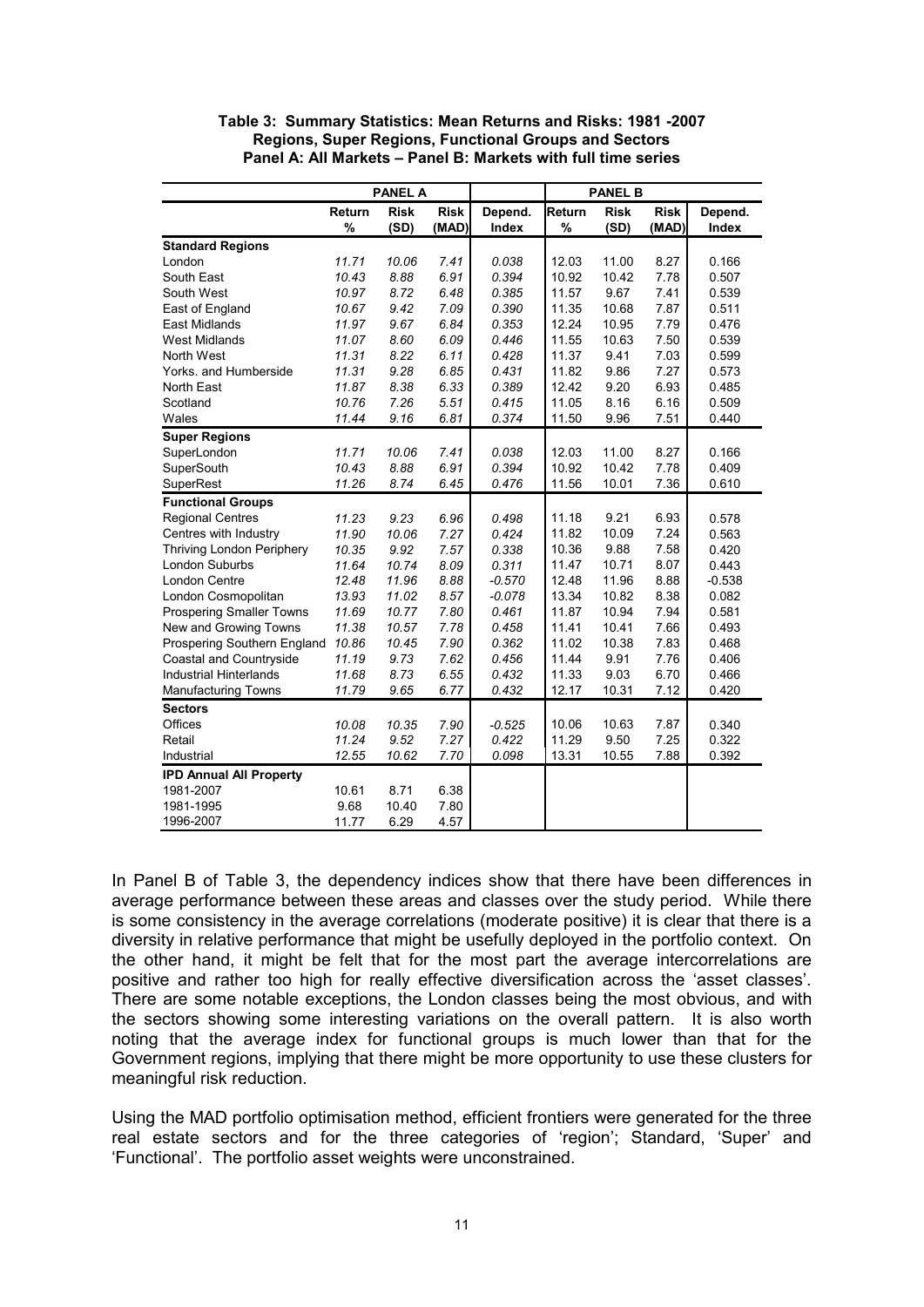Figure 2 shows a comparison between the sector performances in the period up to 1998 and the new longer time series. As would be expected given the sector performance figures in Table 3, the sectors have pushed out towards the top left of the chart, reflecting the different weight which the later period gave to the overall risk/return values, but the relative positions of the three sectors is in effect unchanged.

Some comparative results are shown in summary in Figures 3(a), 3(b) and 4 and  $5^1$ . These enable a view to be formed as to the relative advantages of diversifying by sector, or 'region', however defined.

#### *Sector versus Super Regions (Figure 3a)*

SuperSouth and SuperLondon have continued to be affected by the relatively poor performance of the Office sector, a fact noted in earlier work, and sustained though to the present. They and the Office sector are thus somewhat dominated by the Retail, Industrial and SuperRest frontiers. In respect of these last three, SuperRest generally dominates. Given Table 3, showing the higher returns and lower risks of the Government Regions outside London, this result occurs simply because of the large number of diverse combinations of locations and real estate types within SuperRest.

#### *Sector versus Functional groups (Figure 3b)*

In Figure 3(b) the Sectors are compared with selected functional groups and these groups dominate sectors in a number of cases. Group 1 is the Regional Centres and Group 6 - London Cosmopolitan is the London boroughs immediately around the core of London. Here the total mix of real estate is relevant, since both groups are essentially those with the greatest overall diversity of investment, but Retail and Industrial holdings are again significant, and this is reflected in the overlap of their frontiers with the Retail and Industrial sector frontiers. The Office frontier is dominated by six functional groups.

#### *Super Regions versus Functional groups (Figure 4)*

Figure 4 compares the efficient frontiers of the 3 Super Regions with the "best" performing Functional groups. In this case there is no clear dominance, with many frontiers intersecting, but SuperRest and SuperLondon are relatively dominant. On the other hand, functional clusters mostly from the south of England, ie groups 4,5,6,and 9, do not perform much less well than the superregions, and may offer a richer (and finer) description of the "region"s shape" than the superregions can do. It can still be argued however that the 3x3 categorisation of Superregions and Sectors might offer a generally acceptable portfolio structure model, but that functional systems should not be dismissed.

#### *Standard Regions versus Functional groups (Figure 5)*

When functional groupings (economic/non-contiguous) are compared with the "best" of the administratively defined and contiguous Government regions, the results in Figure 5 show that only the London Region performs better than any of the Functional groups, but at a higher risk. Otherwise Regional Centres dominates Scotland and the next best performing functional groups, which are again broadly similar to those in Figure 4. Clearly again these functionally formed clusters have more value in diversification terms than most of the "conventional" regional structures.

 $\overline{a}$ 

 $<sup>1</sup>$  In all cases full results are available from the authors.</sup>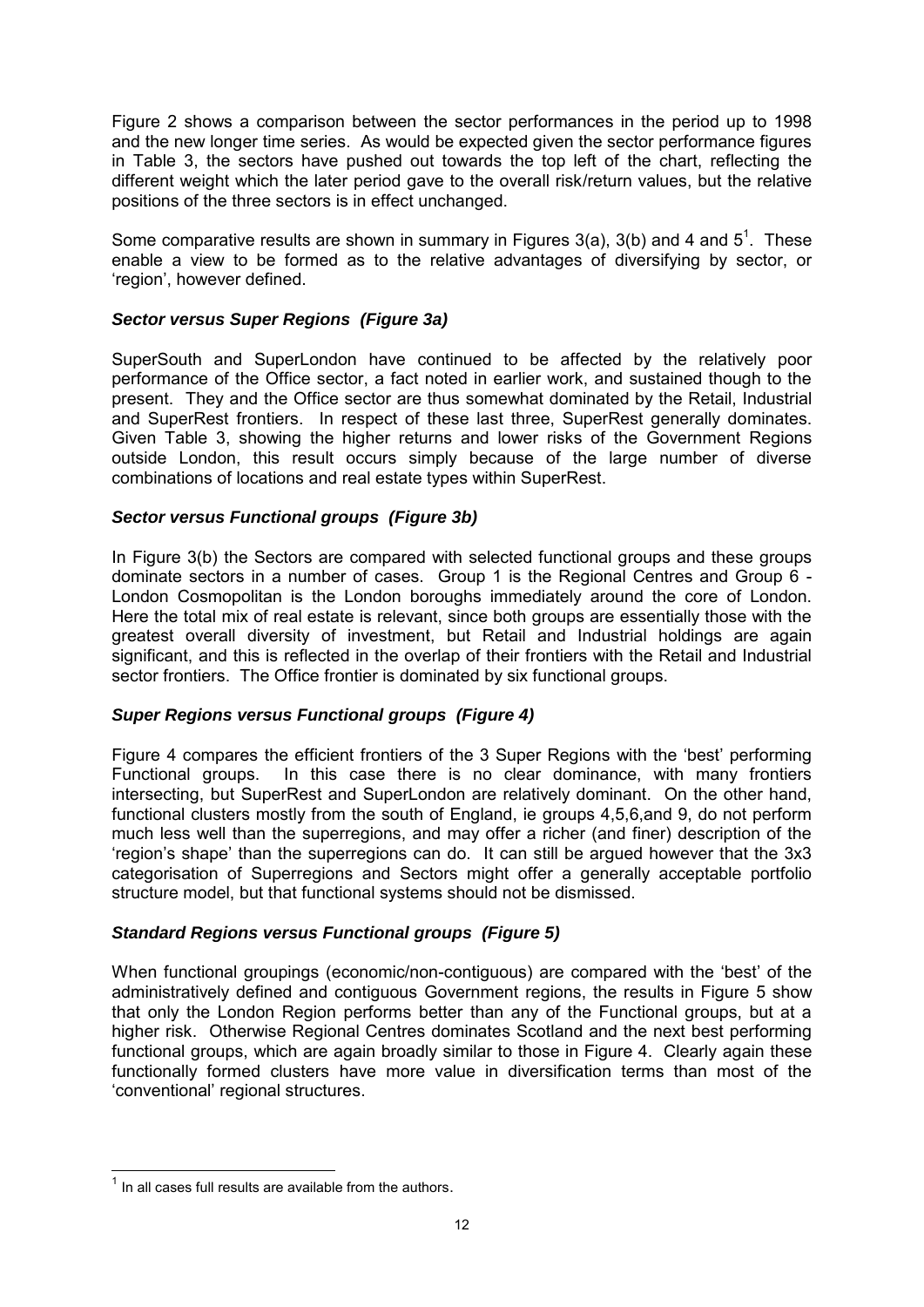#### **5. Conclusion**

If a top-down strategy is to be used in the construction of real estate portfolios, the first issue is whether it is more advantageous in terms of risk reduction to diversify by sector or region. Eichholtz *et al.* (2000) examined this question for the UK, using hypothetical real estate data, but for technical reasons only considered three real estate types and three "Super Regions". This study utilises a much larger UK actual real estate data set than any previous study and by applying the MAD portfolio approach is able to compare the performance of the "conventional" regional classification with one based on modern socioeconomic criteria.

Given the analysis above, and in line with most previous research, the first level of investigation is still the sector. Next, the real estate portfolio manager needs to consider the perennial "What is a region?" question. The results presented here for Great Britain show that when functionally based groups are compared with Government Regions, greater risk reduction benefits accrue from the functional structures. As was noted earlier, the performance of the clusters used here is in no significant way inferior to that of the most efficient Super Region.

In particular functional groups may be much more insightful and acceptable to real estate portfolio managers. For example the SuperRest efficient frontier is composed of locations which are found within the variety of the functional clusters, the investment characteristics of which are likely to be better understood and more easily monitored by real estate professionals.

The general conclusion to be drawn from this is that diversification across the SuperRest region would have outperformed almost all other diversification strategies. However, in comparing Functional grouping with this Super Regional approach, this economically based classification produced results that were almost equally as good. It remains clear that the principal issue to be resolved is the development of a set of widely acceptable functional groupings, since the evidence indicates that such groupings do offer generally superior risk/return performance than the static Government Regional classification still widely used in the UK. Furthermore, in the development of a real estate portfolio diversification strategy, portfolio managers might well prefer the richer descriptions that such definitions of functionality allow.

There is though a further fundamental question that is associated with this work. This is whether the top-down, optimising, approach of MPT and its related methodologies can ever actually equate to the reality of portfolio construction as practised, where the starting point is more likely to be what is observed at the bottom - the individual property and its characteristics - that drive the investment decision process, and thus (un)intentionally limit the extent to which a portfolio can be optimal in terms of risk and return. This is an area where major research is now required to fully, and perhaps finally, settle the Sector/Region "problem".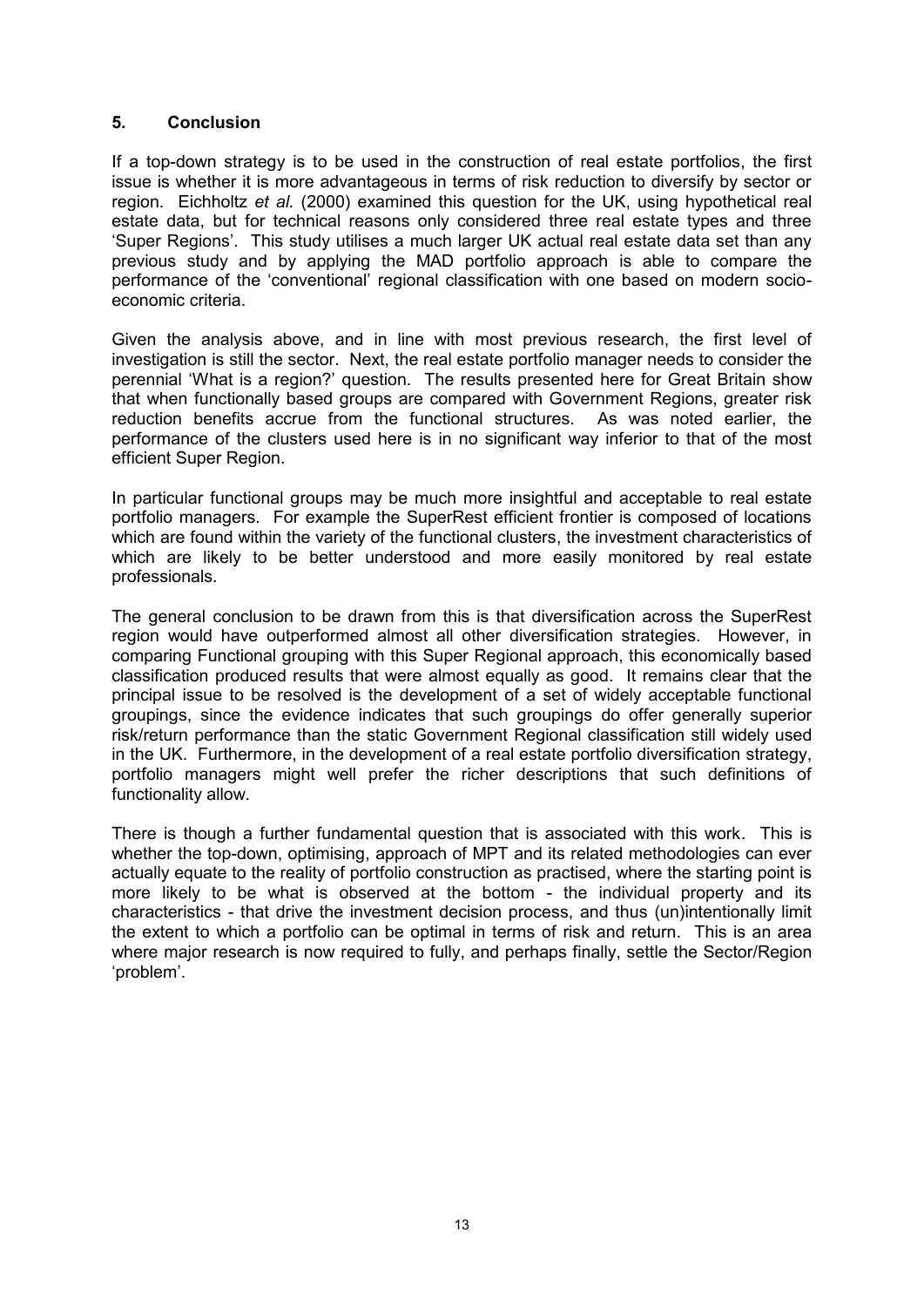#### **References**

Andrew, M., Devaney, S. and Lee, S. (2003) Another Look at the Relative Importance of Sectors and Regions in Determining Real Estate Returns. *Working Papers in Real Estate & Planning*, 16/03.

Alexander, G.J. and Francis, J.C. (1986) *Portfolio Analysis*, 254-59, Englewood Cliffs New Jersey: Prentice Hall.

Baring, Houston and Saunders (1995) *UK Property Report No. 134. The Case for Property*. April.

Byrne, P. and Lee, S. (1995) Is There a Place for Property in the Multi-asset Portfolio? *Journal of Property Finance*, **6**, 3, 60-83.

Byrne, P. and Lee, S. (1997) Real Estate Portfolio Analysis under Conditions of Nonnormality: The Case of NCREIF. *Journal of Real Estate Portfolio Management,* **3**, 1, 37-46.

Byrne, P. and Lee, S. (2000) Risk Reduction in the United Kingdom Property Market. *Journal of Property Research*, **17**, 1, 23-46.

Byrne, P. and Lee, S. (2009) Spatial Concentration in Institutional Investment in the UK: Some Comparisons between the Retail and Office Sectors. *Journal of Property Investment and Finance*, **27**, 1, 5-24.

Byrne, P. and Lee, S. (2010) Spatial Concentration in Industrial Real Estate: Institutional Investment in England and Wales. *Journal of Property Investment and Finance*, **28**, 1, 6-23.

Champion, A.G., Green, A.E., Owen, D.W., Ellin, D.J. and Coombes M.G., (1987) *Changing Places: Britain's Demographic, Economic and Social Complexion, London: Edward Arnold.* 

Eichholtz, P.M.A., Hoesli, M., MacGregor, B.D. and Nanthakumaran, N. (1995) Real Estate Diversification by Property Type and Region, *Journal of Property Finance*, **6**, 3, 39-59.

Fisher, J.D. and Liang, Y. (2000) Is Property-type Diversification More Important than Regional Diversification? *Real Estate Finance*, **17**, 3, 35-40.

Folger, H.R. (1984) 20% in Property: Can Theory Justify It? *The Journal of Portfolio Management*, Winter, 6-13.

Gabrielli, L and Lee, S. (2009) The Relative Importance of Sector and Regional Factors in Italy. *Journal of Property Investment & Finance*, **27**, 3, 277-289.

Green, A.E. and Owen, D.W. (1990) The Development of a Classification of Travel to Work Areas. *Progress in Planning,* **34**, 1, 1-92.

Giliberto, M.S. (1990) Equity Real Estate Investment Trusts and Real Estate Returns, *The Journal of Real Estate Research*, **5**, 2, 259-263.

Graff, R.A. and Cashdan, D.M. (1990) Some New Ideas in Real Estate Finance. *Journal of Applied Corporate Finance*, **3**, 77-89.

Gyourko, J. and Keim, D.B. (1992) What does the Stock Market Tell us about Real Estate Returns? *AREUEA Journal*, **20**, 3, 457-485.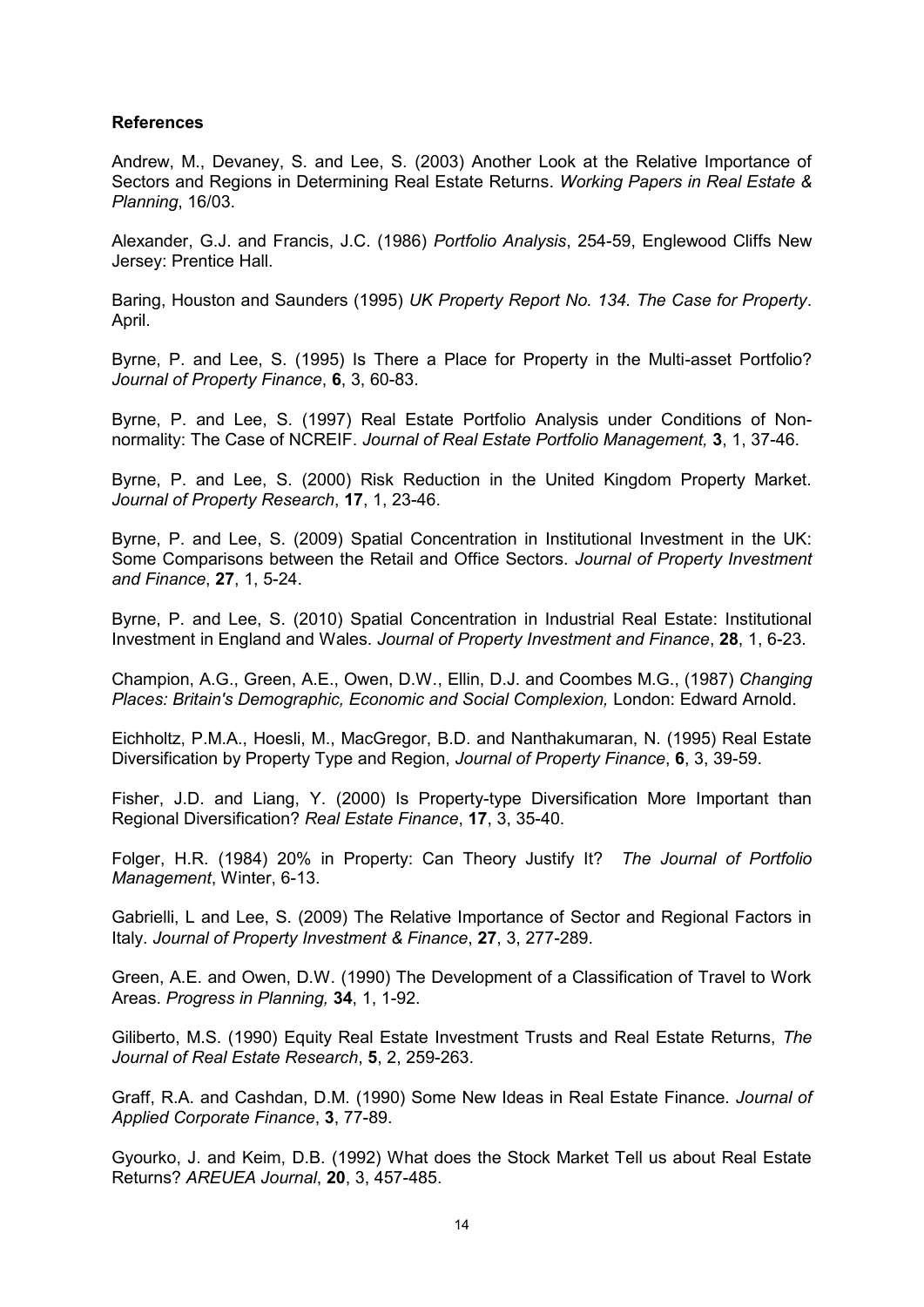Hamelink, F., Hoesli, M., Lizieri, C. and MacGregor, B.D. (2000) Homogeneous Commercial Property Market Groupings and Portfolio Construction in the United Kingdom, *Environment and Planning A*, **32**, 2, 323-344.

Hartzell, D.J., Shulman, D.G., and Wurtzebach, C.H. (1987) Refining the Analysis of Regional Diversification for Income-Producing Real Estate. *Journal of Real Estate Research*, **2**, 2, 85-95.

Hess, R. and Liang, Y. (2005) *Size Tiered Economic Geography: An Update.* Pramerica Real Estate Investors, *www. Pramericarei.com/prei*.

Hess, R. and Ruggiero, A. (2009) *Size Tiered Economic Geography: 2009 Update.* Pramerica Real Estate Investors, *www. Pramericarei.com/prei*.

Heston, S.L. and Rouwenhorst, K.G. (1994) Does Industrial Structure Explain the Benefits of International Diversification? *Journal of Financial Economics*, **36**, 1, 3-27.

Heydenreich, F. (2010) Economic Diversification: Evidence for the United Kingdom, *Journal of Real Estate Portfolio Management*, **16**, 1, 71-86.

Hoesli, M., Lizieri, C. and MacGregor, B. (1997) The Spatial Dimensions of the Investment Performance of UK Commercial Property. *Urban Studies*, **34**, 9, 1475-1494.

IPD (2008) *IPD Property Investor's Digest 2008*. Investment Property Databank Ltd, London.

Jackson, C. (2002) Classifying Local Retail Property Markets on the Basis of Rental Growth Rates, *Urban Studies*, **39**, 8, 1417-1438.

Jackson, C. and White, M. (2005) Challenging Traditional Real Estate Market Classifications for Investment Diversification, *Journal of Real Estate Portfolio Management*, **11**, 3, 307-321.

Katzler, S. (2005) *Risk Diversification in the Swedish Real Estate Market*, Report 5:68, Building and Real Estate Economics, Department of Infrastructure, Royal Institute of Technology (KTH), Stockholm, Sweden.

Konno, H. (1988) *Portfolio Optimisation using L1 Risk Function*. IHSS Report 88-9, Institute of Human and Social Sciences, Tokyo Institute of Technology.

Konno, H. (1989) Piecewise Linear Risk Functions and Portfolio Optimization, *Journal of the Oper. Res. Soc. Japan*, **33**, 139-156.

Konno, H. and Yamazaki, H. (1991) Mean-absolute Deviation Portfolio Optimization Model and its Applications to the Tokyo Stock Market, *Management Science*, **37**, 5, 519-531.

Lee, S. (1992) Emerging Concepts for the Management of Portfolios and the Role of Research, *Property in the Portfolio Context*. Society of Property Researchers, London: SPR.

Lee, S. (2001) The Relative Importance of Sector and Regional Factors in Real Estate Returns. *Journal of Real Estate Portfolio Management*, **7**, 2, 159-168.

Lee S. and Byrne P. (1998) Diversification by Sector, Region or Function? A Mean Absolute Deviation Optimisation, *Journal of Property Valuation and Investment,* **16**, 1, 38-56.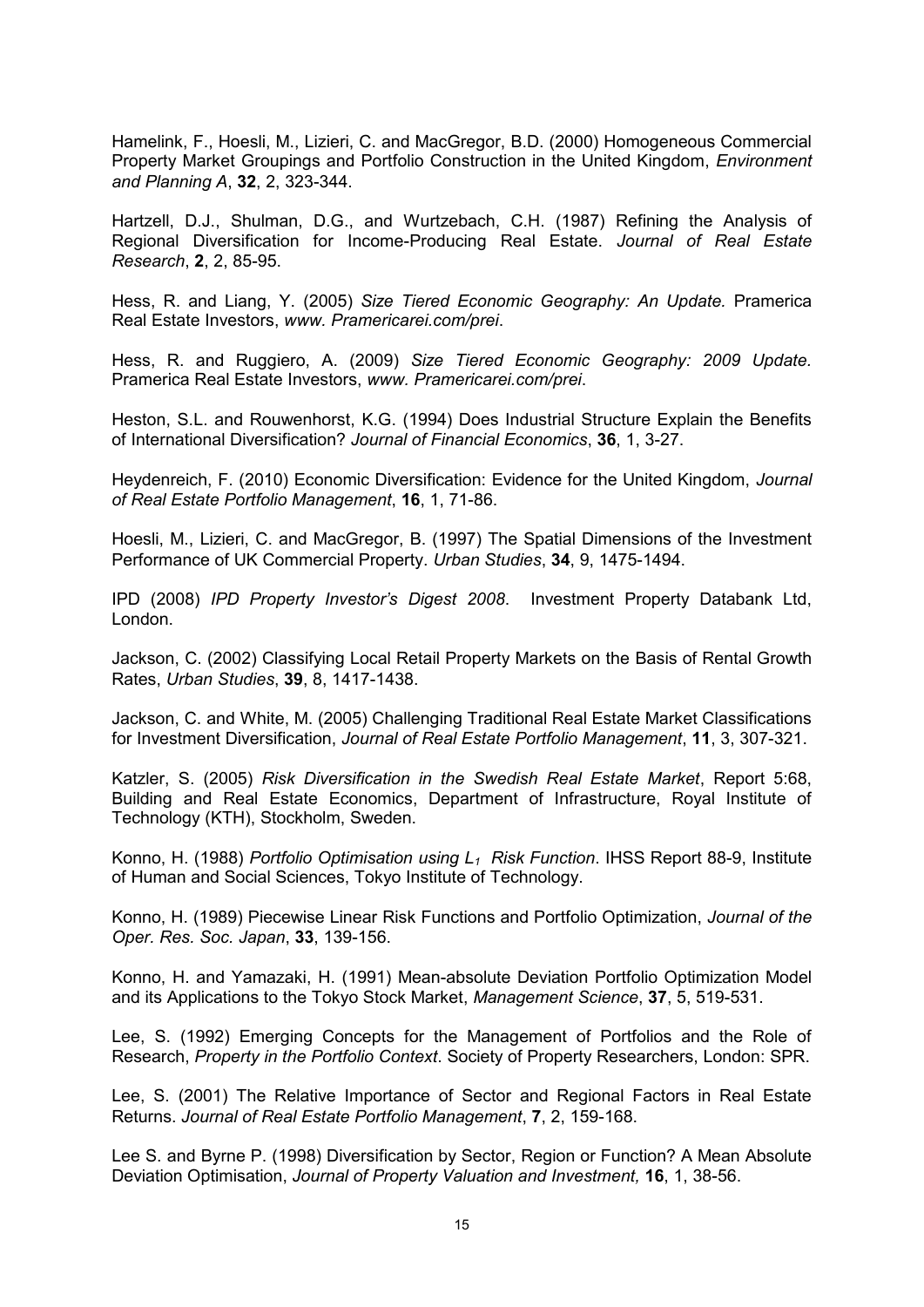Lee, S. and Devaney, S. (2007) The Changing Importance of Sector and Regional Factors in Real Estate Returns: 1987-2002. *Journal of Property Research*, **24**, 1, 55-70.

Lizieri, C.M. and Ward, C.W.R. (2001) The Distribution of Commercial Real Estate Returns. Chapter 3: In Knight, J. and Satchell, S. eds. *Return Distributions in Finance*. Oxford: Butterworth-Heinemann.

Levy, H. and Sarnat, M. (1994) *Portfolio and Investment Selection: Theory and Practice, 5th ed*. New York: Prentice Hall.

McNamara, P. and Morrell, G. (1994) *Local Area Analysis and Portfolio Construction,* The Society of Property Researchers: Technical Paper No. 2, SPR, London.

Markowitz, H. (1952) Portfolio Selection. *Journal of Finance*, **7**, 1, 77-91.

Markowitz, H. (1959) *Portfolio Selection: Efficient Diversification of Investments*, New York: Wiley.

Meric, L. and Meric, G. (1989) Potential Gains from International Portfolio Diversification and Intertemporal Stability and Seasonality in International Stock Market Relationships, *Journal of Banking and Finance,* **13**, 4/5, 627-40.

Mueller, G. (1993) Refining Economic Diversification Strategies for Real Estate Portfolios, *Journal of Real Estate Research,* **8**, 1, 55-68.

Nelson, T.R. and Nelson S.L. (2003) Regional Models for Portfolio Diversification. *Journal of Real Estate Portfolio Management*, **9**, 1, 71-88.

Newell, G. and Keng, T.Y. (2003) The Significance of Property Sector and Geographic Diversification in Australian Institutional Property. *Pacific Rim Property Research Journal*, **9**, 3, 248-264.

Office of National Statistics (2003) National Statistics 2001 Area Classification for Local Authorities.

[http://www.statistics.gov.uk/about/methodology\_by\_theme/area\_classification/la/]

Ong, S.E. and Ranasinghe, M. (2000) Portfolio Variance and Correlation Matrices, *Journal of Real Estate Portfolio Management*, **6**, 1, 1-6.

Richard Ellis, (1990) *The Case for Property.* Richard Ellis, Chartered Surveyors, London.

Sweeney, F. (1988) 20% in Property - a Viable Strategy? *Estates Gazette*, 13 February, 26- 28.

Shilton, L. and Stanley, C. (1995) Spatial Filtering: Concentration or Dispersion of NCREIF Institutional Investment, *Journal of Real Estate Research*, **10**, 5, 569-82.

Smith, A., Hess, R. and Liang, Y. (2004) *Size Tiered Economic Geography: A New View of the US Real Estate Markets.* Pramerica Real Estate Investors, *www. Pramericarei.com/prei*.

Viezer, T.W. (2000) Evaluating "Within Real Estate" Diversification Strategies, *Journal of Real Estate Portfolio Management*, **6**, 1, 75-95.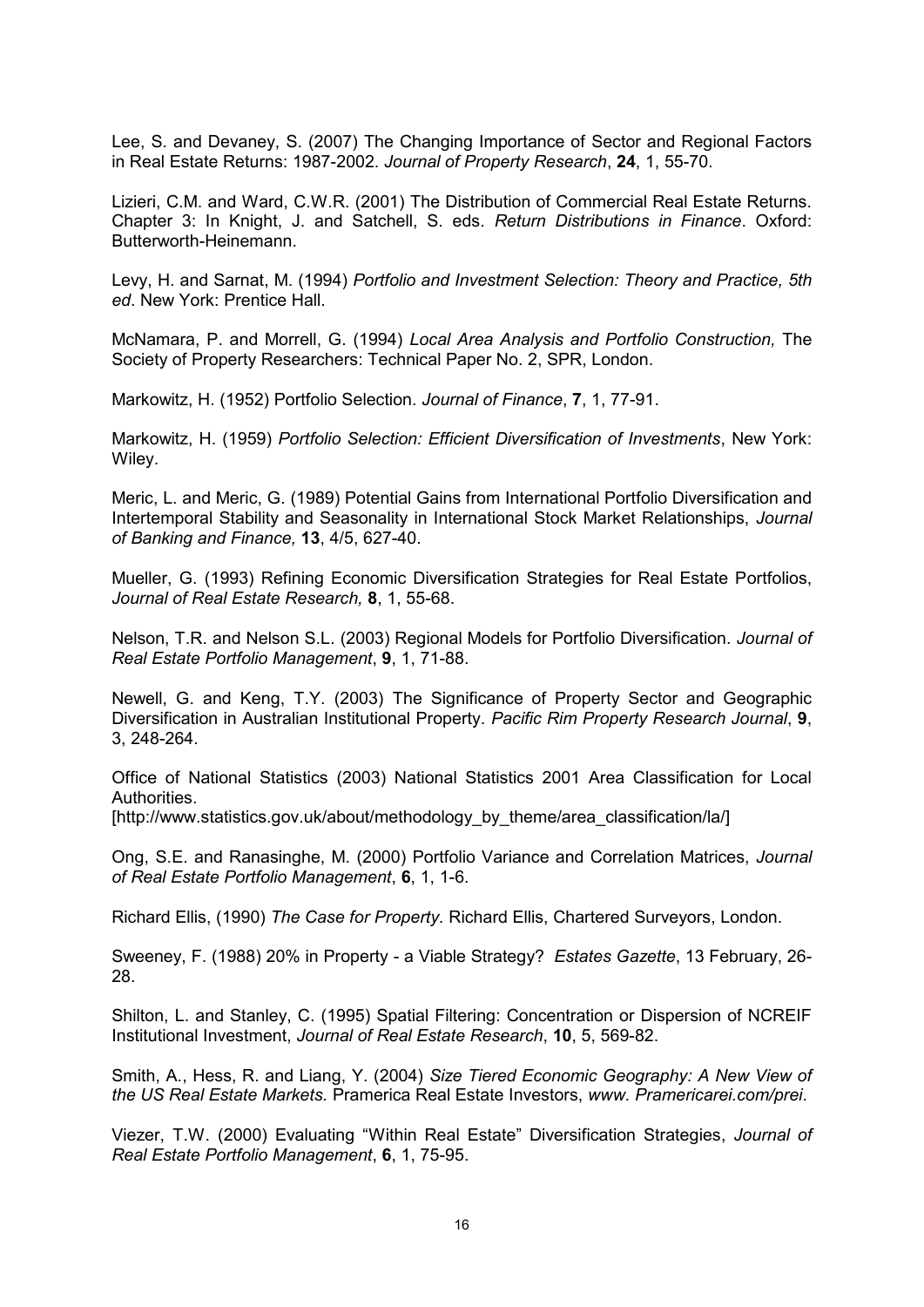Wheaton, W.C. and Torto, R.G. (1989) Income and Appraised Values: a Reexamination of the FRC Returns Data. *AREUEA Journal*, **17**, 4, 439-449.

Wurtzebach, C.H. (1988) *The Portfolio Construction Process*. Newark, N.J: Prudential Real Estate Investors.

Young, M.S. (2008) Revisiting Non-normal Real Estate Return Distributions by Property Type in the US. *Journal of Real Estate Finance and Economics*, **36**, 2, 233-248.

Young, M.S. and Graff, R.A. (1995) Real Estate is not Normal: A Fresh Look at Real Estate Return Distributions. *Journal of Real Estate Finance and Economics*, **10**, 3, 225-259.

Young, M.S., Lee, S.L. and Devaney, S.P. (2006) Non-normal Real Estate Return Distributions by Property Type in the UK. *Journal of Property Research*, **23**, 2, 109-133.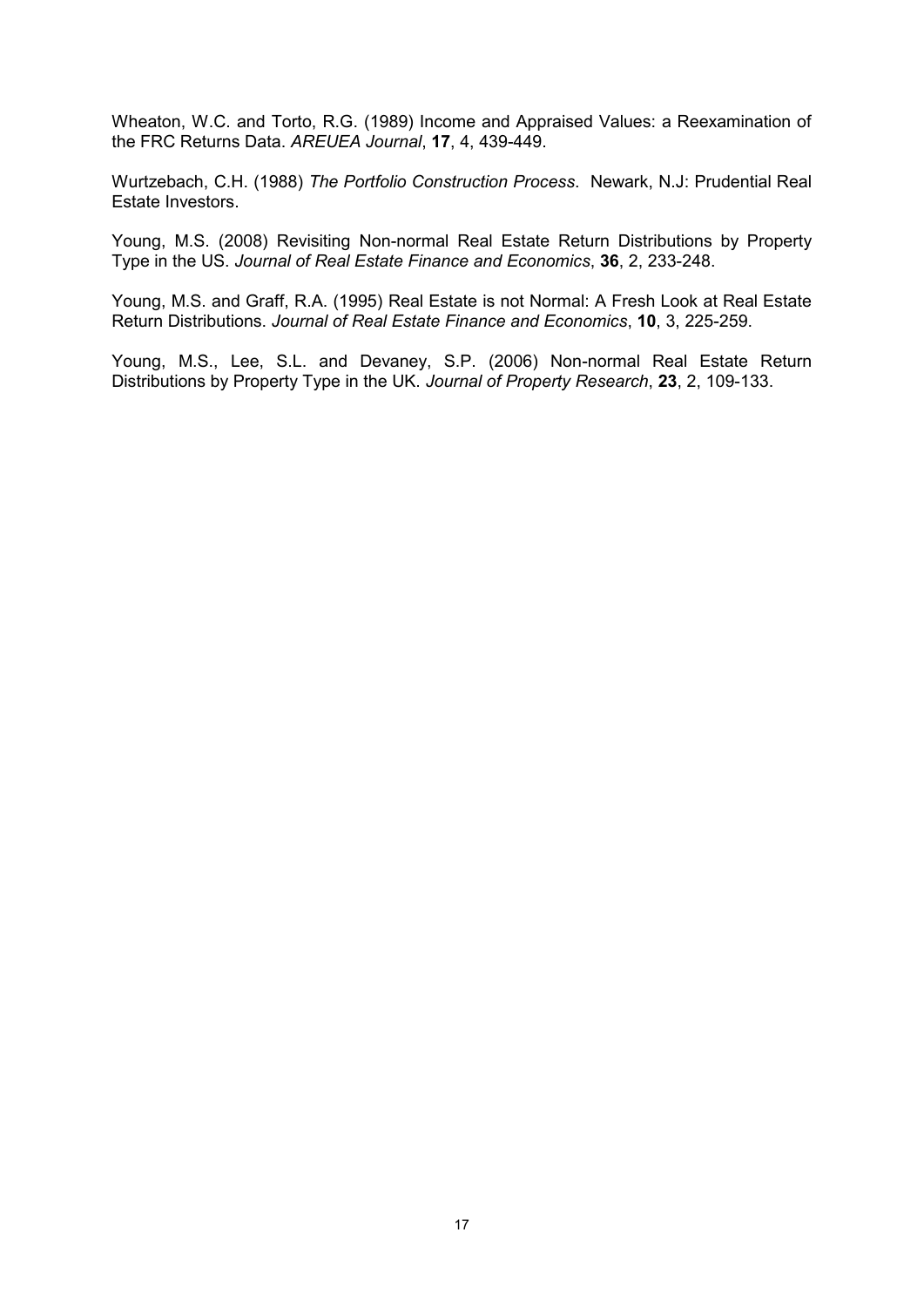



**IPD All Property Total Returns: 1981-2007**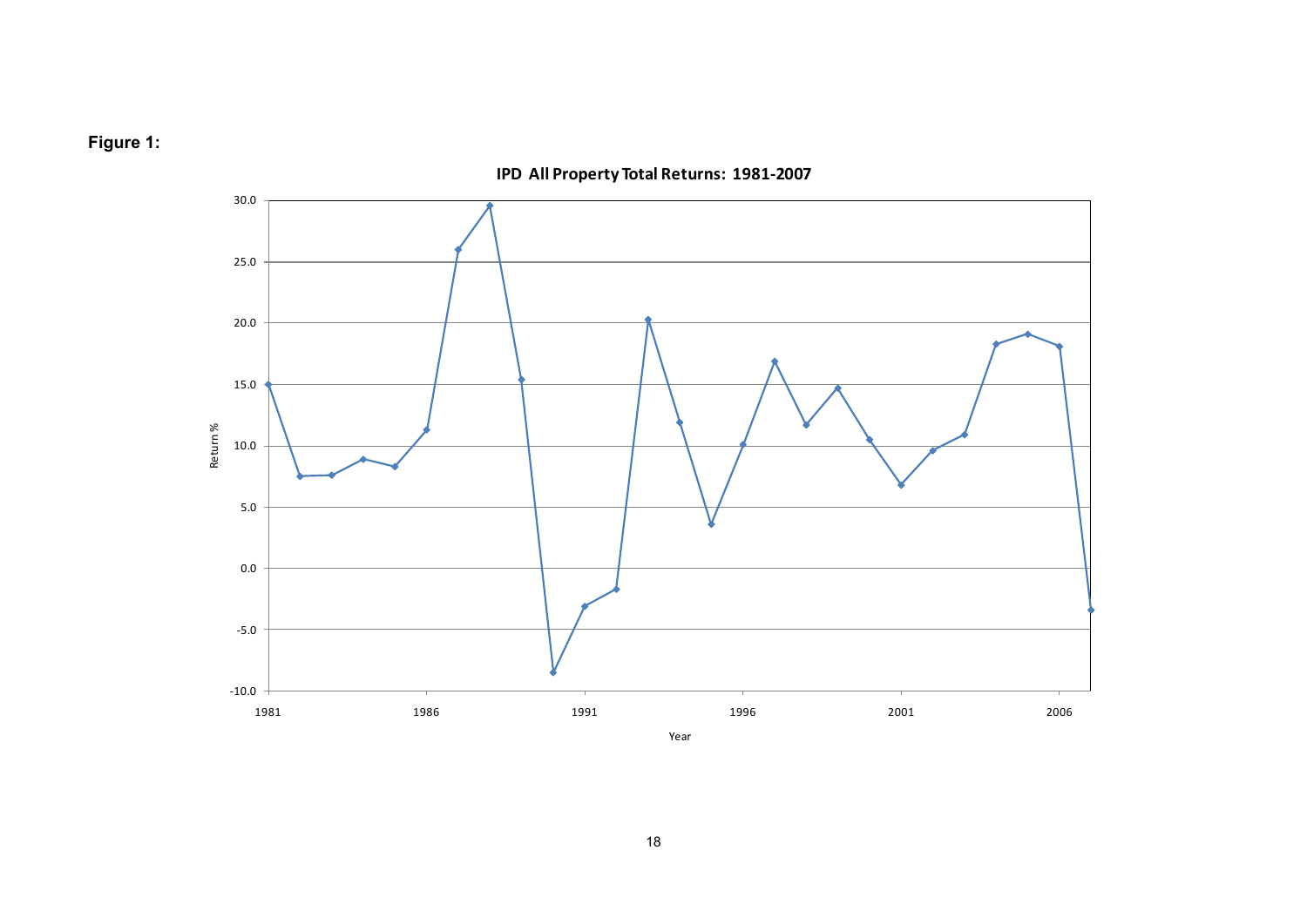



**Sector Efficient Frontiers 1981-95 and 1981-2007: Comparison**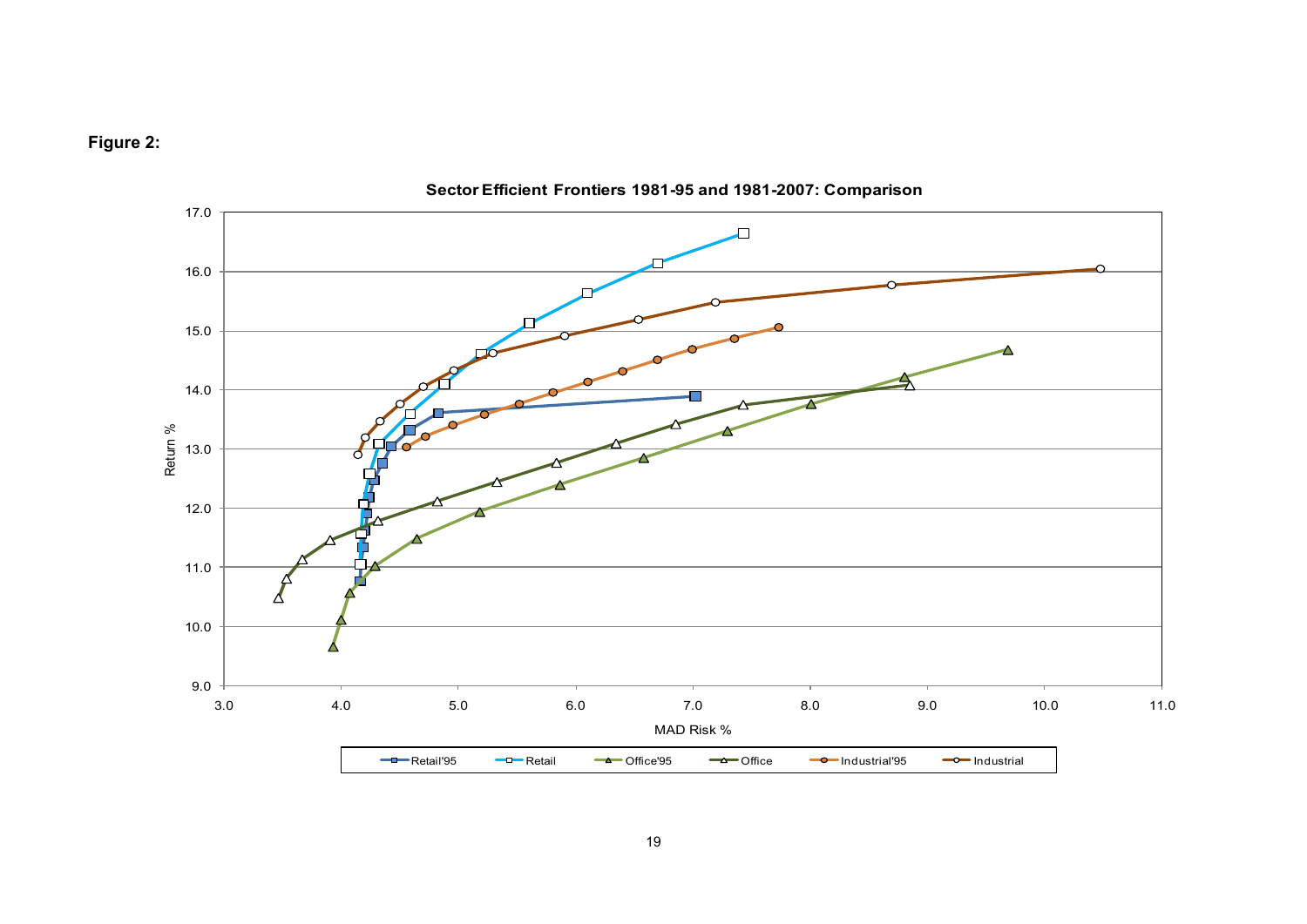



**Sector and Super Region Efficient Frontiers**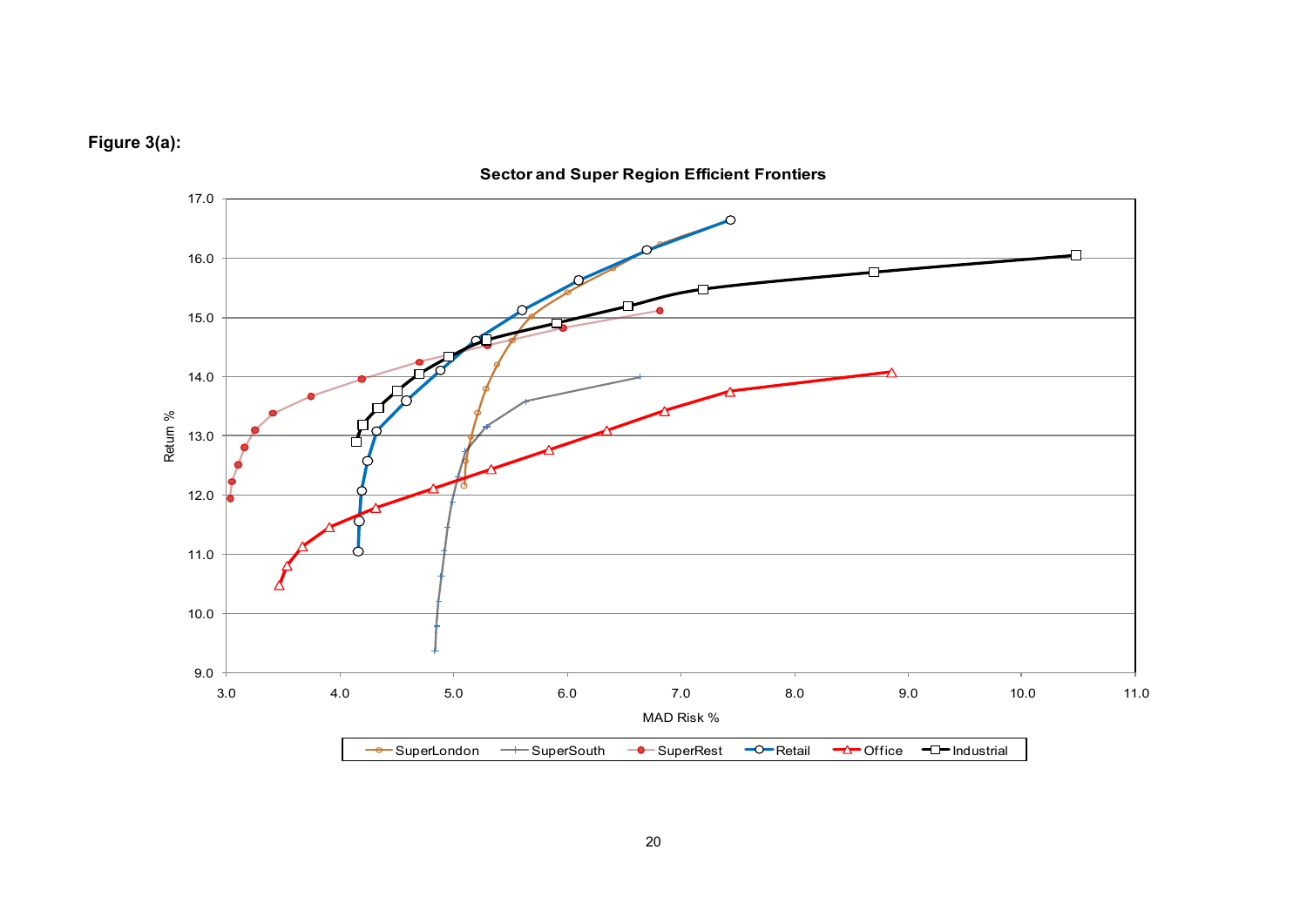



**Sector and Functional Groups Efficient Frontiers**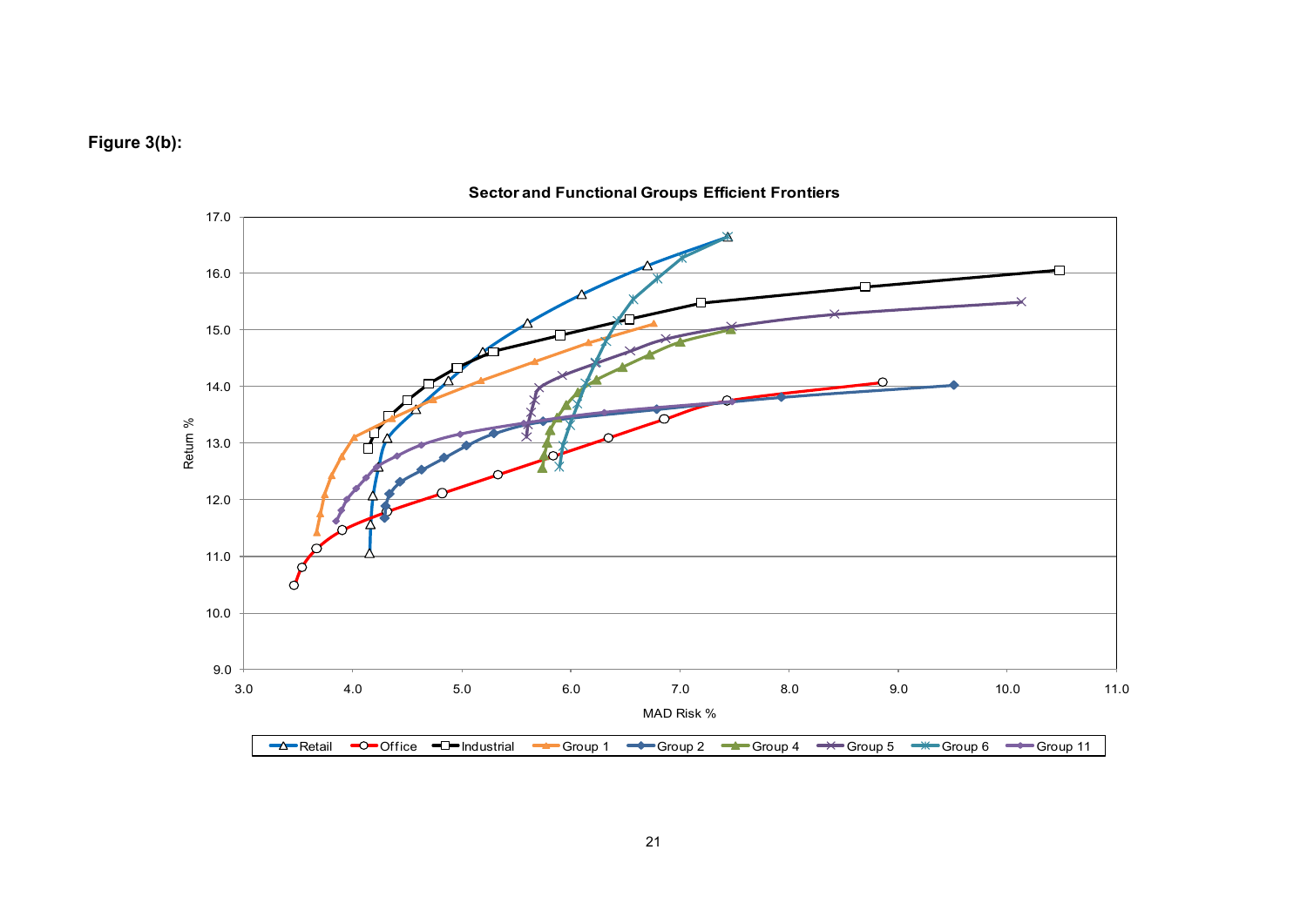



**Super Regions and Selected Functional Group Efficient Frontiers**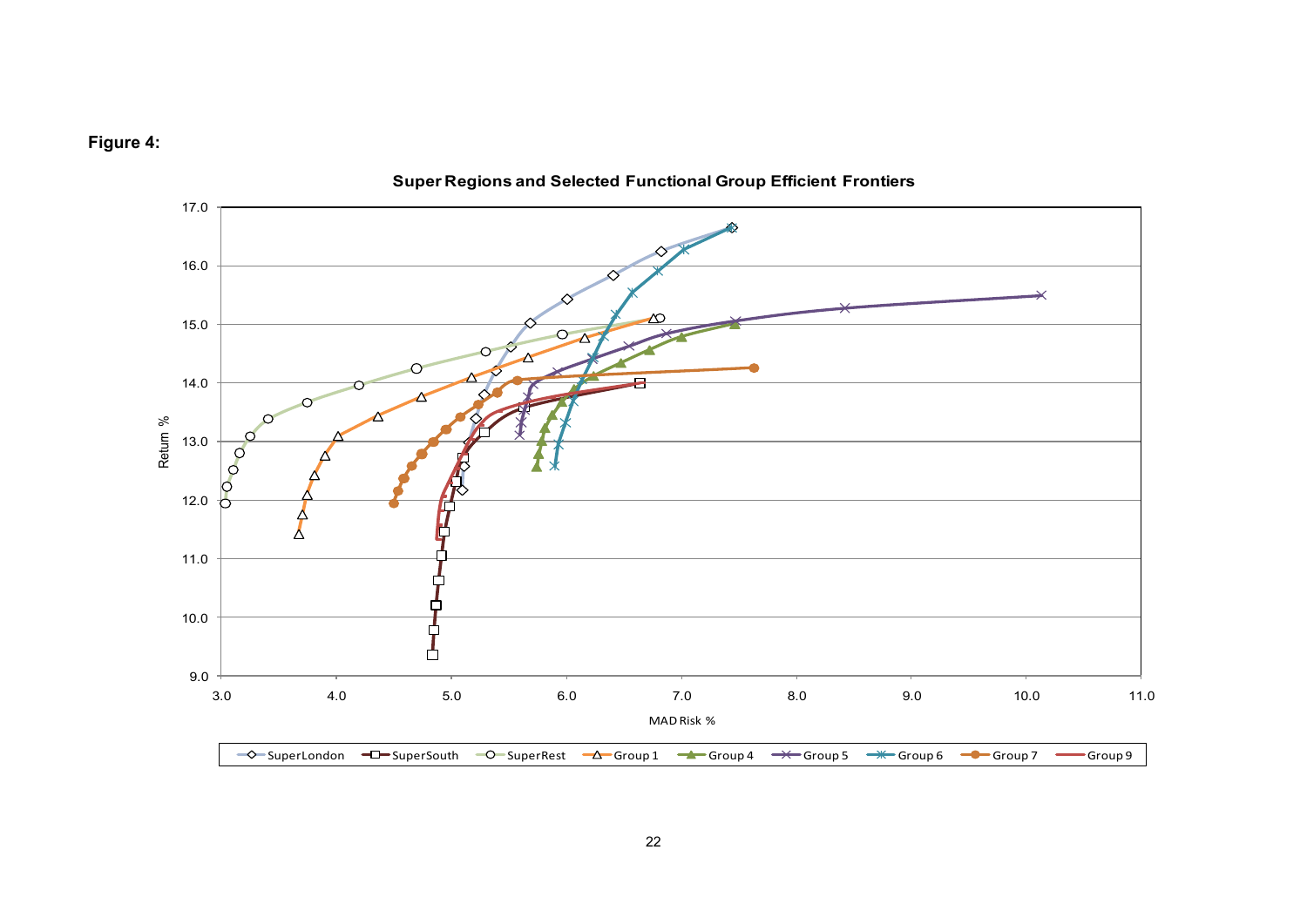



**Selected Government Regions and Functional Groups Efficient Frontiers**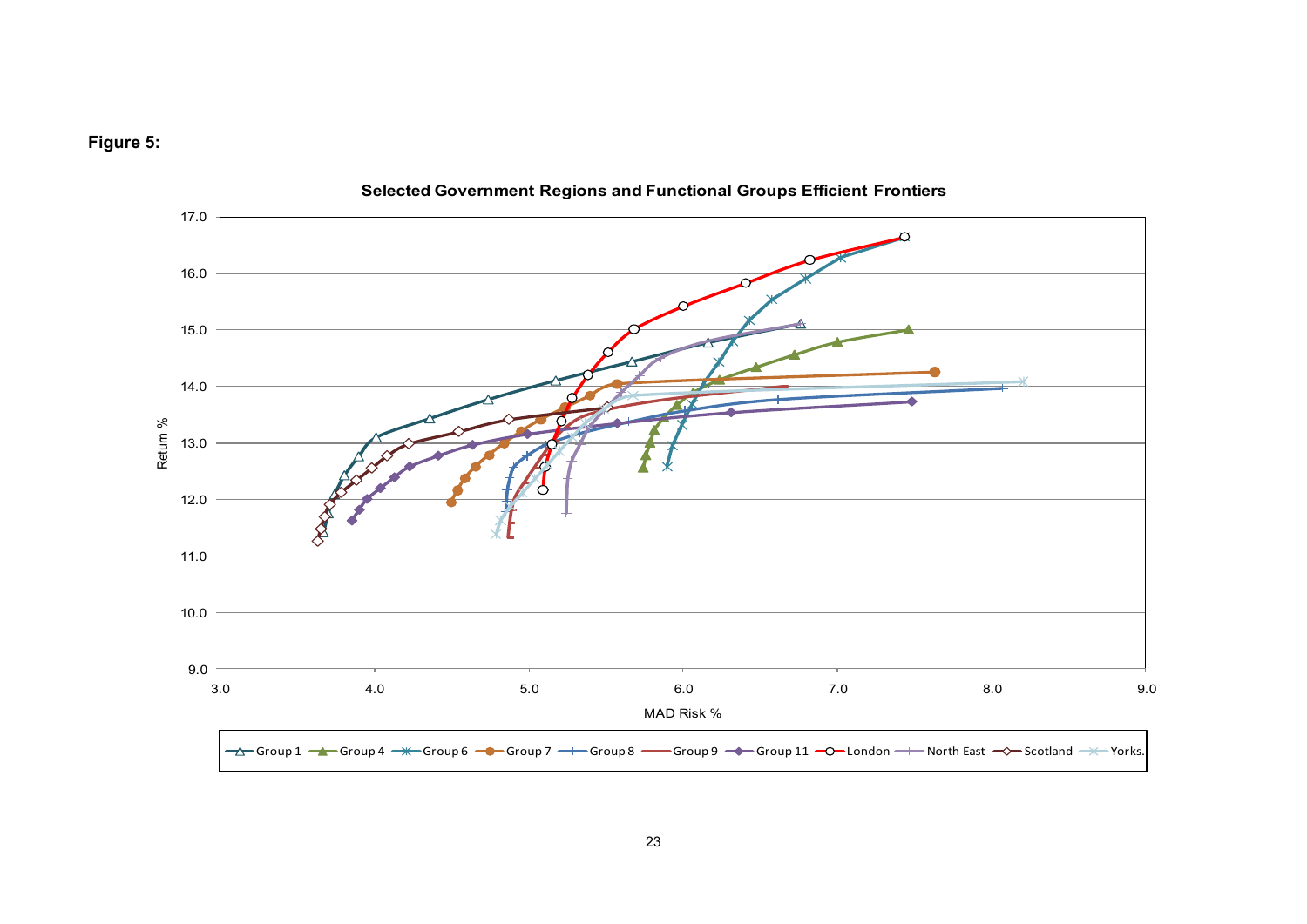#### **Appendix**

#### **The MAD Portfolio Approach**

The Markowitz method for portfolio selection is formulated as a parametric quadratic programming problem where the objective is to minimise portfolio risk for various levels of return, that is:

$$
\min \quad \sigma_{\text{port}} \tag{1}
$$

subject to:

$$
E(R_{pot}) = R^*
$$
 (2)

$$
\sum_{i=1}^{m} w_i = 1 \tag{3}
$$

$$
0 \leq w_i \leq 1 \tag{4}
$$

where:

$$
w_i
$$
 = weight associated with asset class *i*  
 $E(R_{pot})$  = Expected Return of the portfolio  
 $m$  = number of assets.

 $R^*$  is the required rate of return of the investor.

The weights  $w_i$  must be positive (no short sales allowed) and the fractions (asset proportions) of the total portfolio must sum to 1.

The method proposed by Konno (1988) uses the MAD of returns as the measure for risk.

For this, let  $r_{i,t}$  be the realised return of asset i during each time period  $t$  (t=1,....T), available from historical data. The expected value of the return of asset i can be approximated by the mean derived from these data where:

$$
E(R_i) = \sum_{t=1}^{T} r_{i,t} / T
$$
 (5)

Then the MAD  $_{\rm port}$  can be approximated as follows

$$
\text{MAD}_{\text{port}} = \frac{1}{T} \sum_{t=1}^{T} \left| \sum_{i=1}^{m} (r_{i,t} - \sum_{t=1}^{T} r_{i,t} / T) w_i \right| \tag{6}
$$

The Mean Absolute Deviation optimisation problem is then:

$$
\min \sum_{t=1}^{T} \left| \sum_{i=1}^{m} a_{i,t} w_i \right| / T \tag{7}
$$